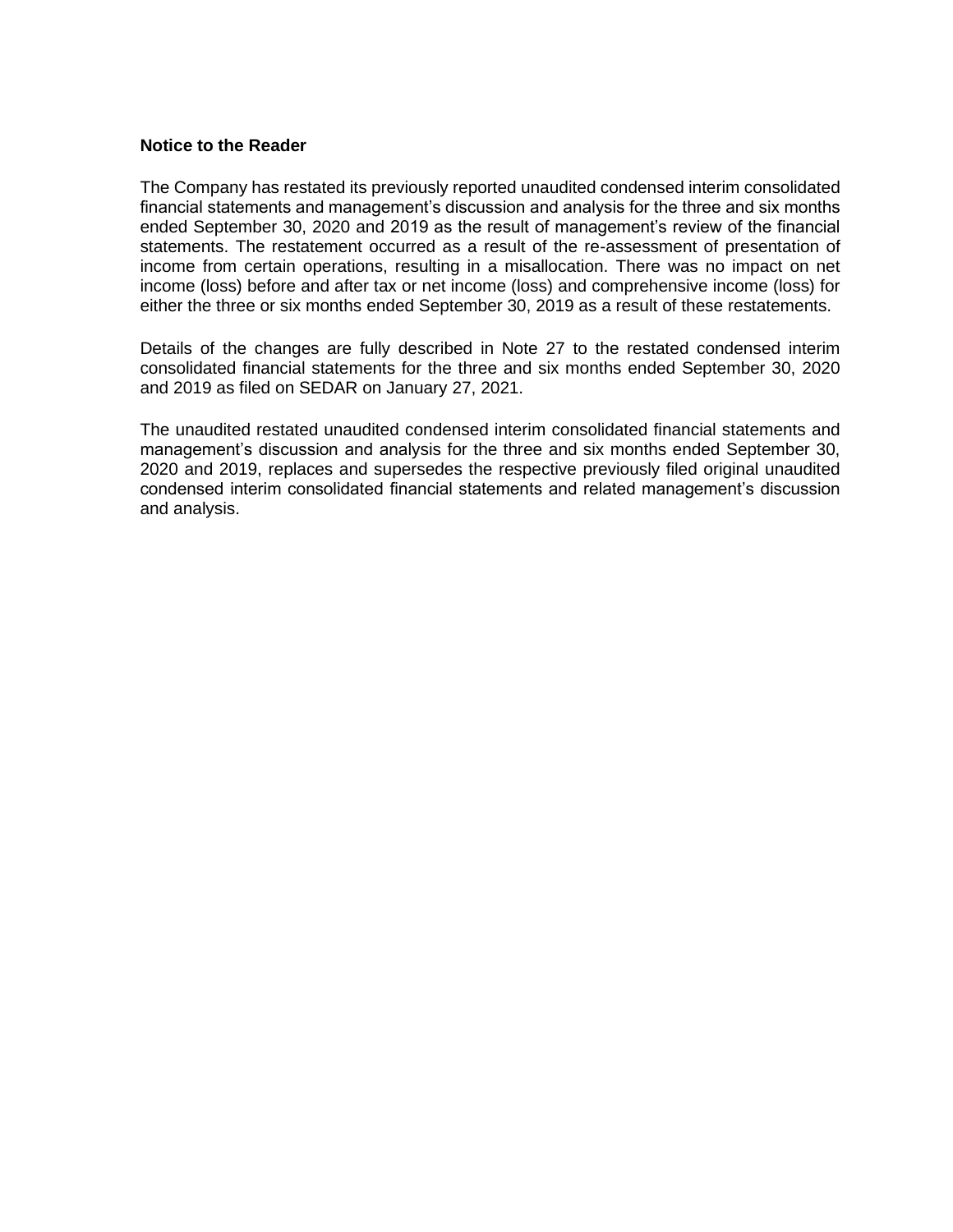

# **HIVE Blockchain Technologies Ltd.**

Condensed Interim Consolidated Financial Statements Amended and Restated For the three and six months ended September 30, 2020 and 2019 (Expressed in US dollars) (Unaudited)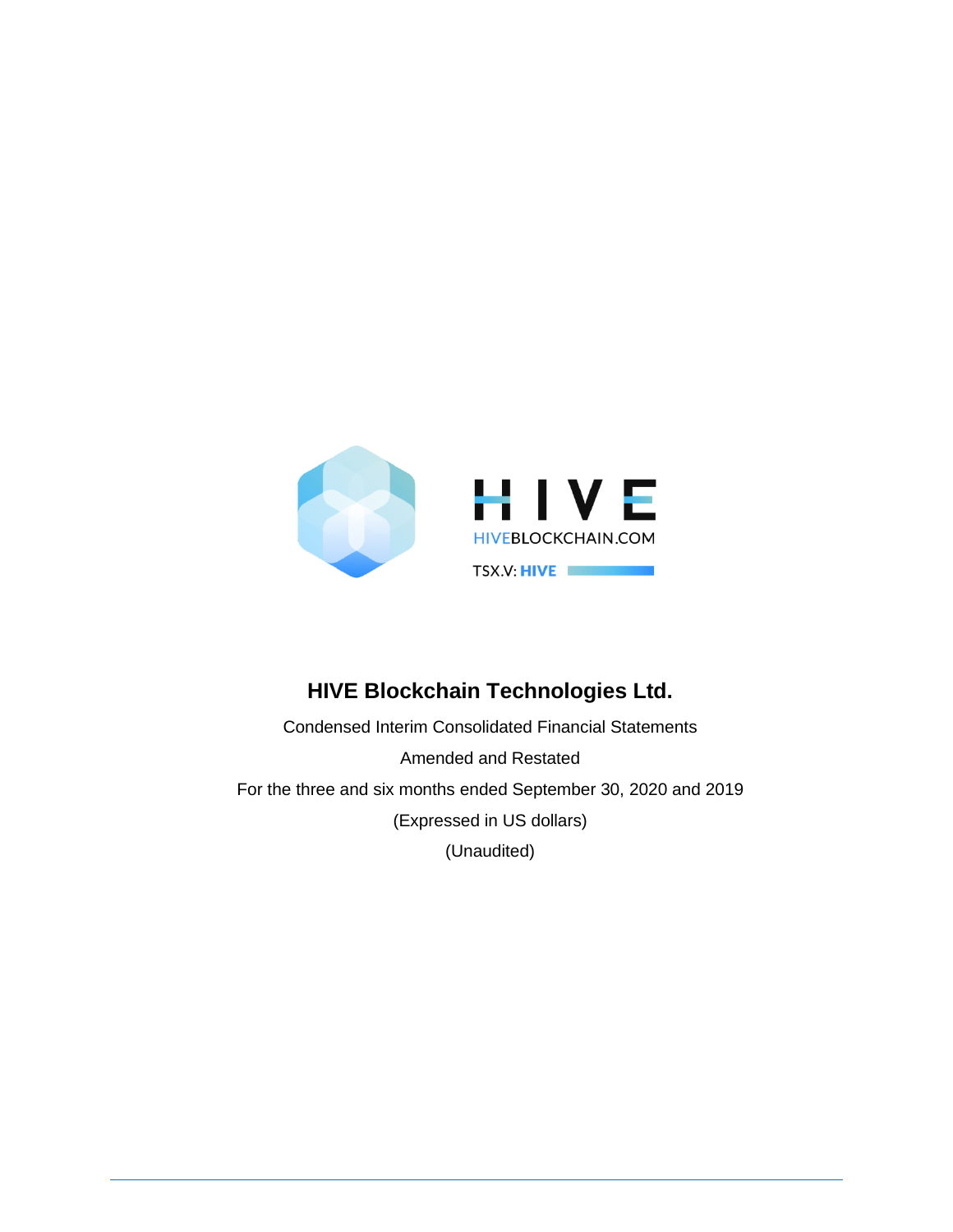

|                                                     | September 30, |                 |    | March 31,       |  |
|-----------------------------------------------------|---------------|-----------------|----|-----------------|--|
|                                                     |               | 2020            |    | 2020            |  |
|                                                     |               |                 |    |                 |  |
| <b>Assets</b>                                       |               |                 |    |                 |  |
| Current assets                                      |               |                 |    |                 |  |
| Cash and equivalents                                | \$            | 5,831,444       | \$ | 5,130,127       |  |
| Amounts receivable and prepaids (Note 9)            |               | 13,786,208      |    | 9,748,849       |  |
| Digital currencies (Note 10)                        |               | 10,718,921      |    | 3,455,756       |  |
|                                                     |               | 30,336,573      |    | 18,334,732      |  |
| Data centre equipment (Note 11)                     |               | 9,128,037       |    | 6,415,700       |  |
| Deposits (Note 13)                                  |               | 2,100,111       |    | 1,879,505       |  |
| Investment in sublease (Note 16)                    |               | 157,604         |    | 234,152         |  |
| Right of use asset (Note 16)                        |               | 4,091,344       |    | 2,240,274       |  |
| Goodwill (Note 6)                                   |               | 872,545         |    |                 |  |
| <b>Total assets</b>                                 | \$            | 46,686,214      | \$ | 29,104,363      |  |
|                                                     |               |                 |    |                 |  |
| <b>Liabilities and equity</b>                       |               |                 |    |                 |  |
| <b>Current liabilities</b>                          |               |                 |    |                 |  |
| Accounts payable and accrued liabilities (Note 14)  | \$            | 3,431,812       | \$ | 2,130,175       |  |
| Taxes payable                                       |               | 686,197         |    | 830,742         |  |
| Current portion of lease liability (Note 16)        |               | 2,636,025       |    | 1,568,458       |  |
| Loans payable (Note 15)                             |               | 2,705,842       |    | 2,713,073       |  |
|                                                     |               | 9,459,876       |    | 7,242,448       |  |
| Lease liability (Note 16)                           |               | 1,540,462       |    | 775,480         |  |
| <b>Total liabilities</b>                            |               | 11,000,338      |    | 8,017,928       |  |
|                                                     |               |                 |    |                 |  |
| Equity                                              |               |                 |    |                 |  |
| Share capital (Note 19)                             |               | 192, 167, 920   |    | 188,542,547     |  |
| Reserves and accumulated other comprehensive income |               | 5,675,691       |    | 5,711,290       |  |
| <b>Deficit</b>                                      |               | (162, 157, 735) |    | (173, 167, 402) |  |
| Total equity                                        |               | 35,685,876      | \$ | 21,086,435      |  |
| <b>Total liabilities and equity</b>                 | \$            | 46,686,214      |    | 29,104,363      |  |

Nature of operations (Note 1) Commitments and contingencies (Note 17) Subsequent events (Note 26)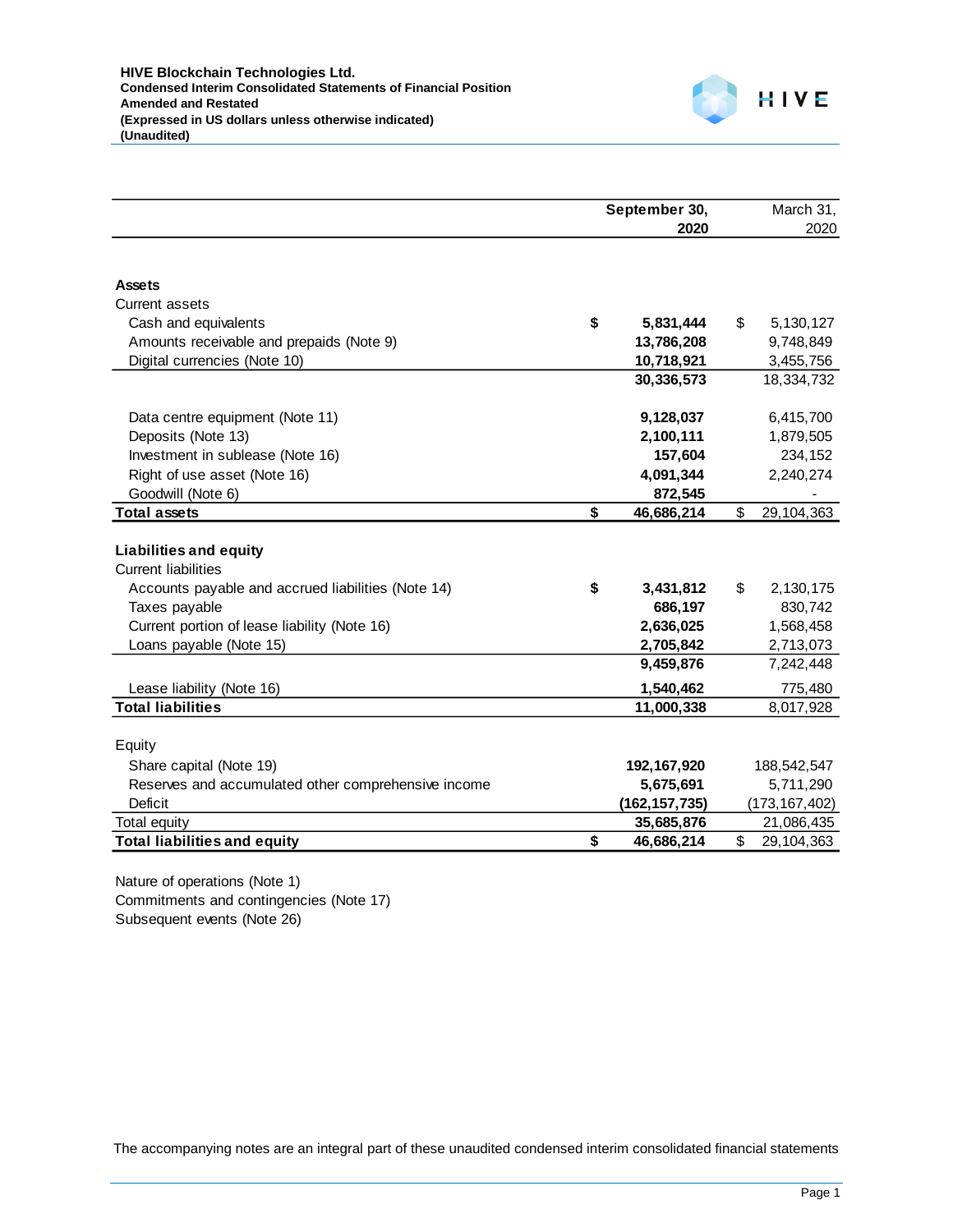

|                                                                                                                                       |    |               | Three months ended September 30, |                    |                  | Six months ended September 30, |                    |
|---------------------------------------------------------------------------------------------------------------------------------------|----|---------------|----------------------------------|--------------------|------------------|--------------------------------|--------------------|
|                                                                                                                                       |    | 2020          |                                  | 2019               | 2020             |                                | 2019               |
|                                                                                                                                       |    |               |                                  | Restated (Note 27) |                  |                                | Restated (Note 27) |
| Income from digital currency mining (Note 10)                                                                                         | S  | 12,989,592    | \$                               | 10,626,000         | \$<br>19,569,874 | \$                             | 18,964,588         |
| Cost of digital currency mining                                                                                                       |    |               |                                  |                    |                  |                                |                    |
| Operating and maintenance costs (Note 18)                                                                                             |    | (3,780,716)   |                                  | (12, 571, 817)     | (7,767,987)      |                                | (18, 126, 792)     |
| Depreciation (Notes 11 & 16)                                                                                                          |    | (1,796,774)   |                                  | (1,252,072)        | (3, 426, 643)    |                                | (2,505,029)        |
|                                                                                                                                       |    | 7,412,102     |                                  | (3, 197, 889)      | 8,375,244        |                                | (1,667,233)        |
| Revaluation of digital currencies (Note 10)                                                                                           |    | 993,902       |                                  | (4,806,346)        | 2,319,766        |                                | (1,912,515)        |
| Gain on sale of digital currencies (Note 10)                                                                                          |    | 1,729,821     |                                  | (589, 404)         | 2,477,287        |                                | 826,260            |
| <b>Hosting revenue</b>                                                                                                                |    | 191,800       |                                  |                    | 191,800          |                                |                    |
| <b>Expenses</b>                                                                                                                       |    |               |                                  |                    |                  |                                |                    |
| General and administrative (Note 21)                                                                                                  |    | (183, 660)    |                                  | (1,366,341)        | (1, 128, 220)    |                                | (2,665,456)        |
| Foreign exchange loss                                                                                                                 |    | (302, 943)    |                                  | (670, 222)         | (85, 418)        |                                | (1,668,138)        |
| Share-based compensation (Note 19)                                                                                                    |    | (514, 438)    |                                  | (15,019)           | (910, 427)       |                                | (308, 899)         |
|                                                                                                                                       |    | (1,001,041)   |                                  | (2,051,582)        | (2, 124, 065)    |                                | (4,642,493)        |
| Realized (loss) gain on investments (Note 8)                                                                                          |    |               |                                  | (828, 044)         |                  |                                | 1,531,464          |
| Finance expense                                                                                                                       |    | (115, 611)    |                                  | (53, 557)          | (230, 365)       |                                | (107, 522)         |
| Net income (loss) before and after tax for the period                                                                                 |    | 9,210,973     |                                  | (11, 526, 822)     | 11,009,667       |                                | (5,972,039)        |
| Other comprehensive income (loss)<br>Other comprehensive income (loss) to be reclassified to<br>profit or loss in subsequent periods: |    |               |                                  |                    |                  |                                |                    |
| Translation adjustment                                                                                                                |    | 138,114       |                                  | 6,386              | (378, 783)       |                                | 1,828              |
|                                                                                                                                       |    | 138,114       |                                  | 6,386              | (378, 783)       |                                | 1,828              |
| Net income (loss) and comprehensive income (loss)<br>for the period                                                                   | \$ | 9,349,087     | \$                               | (11,520,436)       | \$<br>10,630,884 | \$                             | (5,970,211)        |
| Basic loss per share                                                                                                                  | \$ | 0.03          | \$                               | (0.04)             | \$<br>0.03       | \$                             | (0.02)             |
| Diluted loss per share                                                                                                                | \$ | 0.03          | \$                               | (0.04)             | \$<br>0.03       | \$                             | (0.02)             |
| Weighted average number of common shares outstanding                                                                                  |    |               |                                  |                    |                  |                                |                    |
| Basic (Note 20)                                                                                                                       |    | 345, 377, 222 |                                  | 326,932,814        | 343,323,091      |                                | 326,729,727        |
| Diluted (Note 20)                                                                                                                     |    | 355,291,224   |                                  | 326,932,814        | 353,237,093      |                                | 326,729,727        |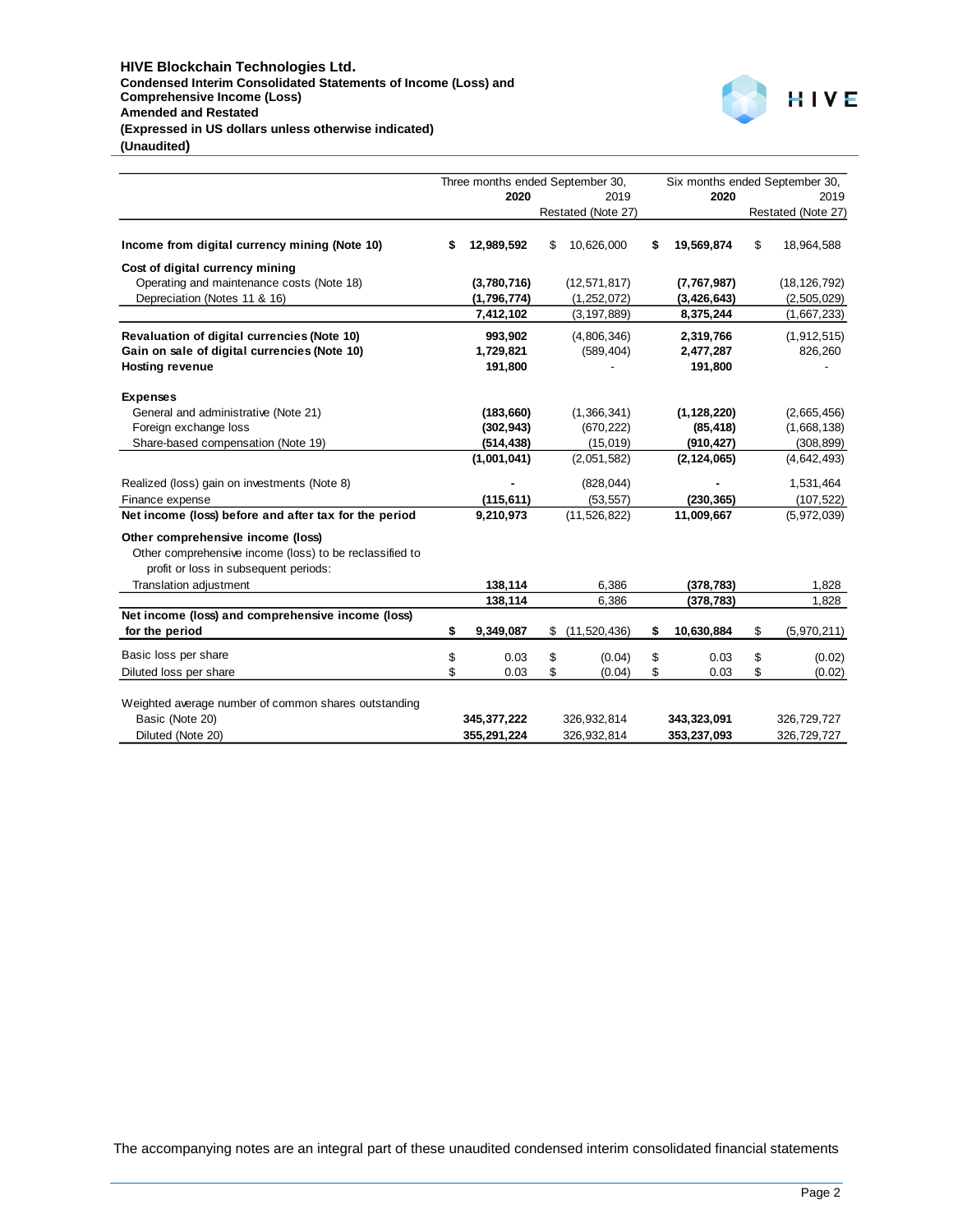#### **HIVE Blockchain Technologies Ltd. Condensed Interim Consolidated Statements of Changes in Equity Amended and Restated (Expressed in US dollars unless otherwise indicated) (Unaudited)**



|                                   | Share capital |             |            | Cumulative  |                 | Total        |
|-----------------------------------|---------------|-------------|------------|-------------|-----------------|--------------|
|                                   |               |             | Equity     | translation |                 | equity       |
|                                   | Shares issued | Amount      | reserve    | adjustment  | Deficit         | (deficiency) |
|                                   |               | S.          | \$         | \$          | S               | æ.           |
| At March 31, 2019                 | 325,675,626   | 188,027,060 | 5,473,903  | (47, 859)   | (171, 504, 579) | 21,948,525   |
| Share-based compensation          |               |             | 686,659    |             |                 | 686,659      |
| Exercise of options               | 1,469,938     | 515,487     | (186, 164) |             |                 | 329,323      |
| Loss for the year                 |               |             |            |             | (1,662,823)     | (1,662,823)  |
| Translation adjustment            |               |             |            | (215, 249)  |                 | (215, 249)   |
| At March 31, 2020                 | 327, 145, 564 | 188,542,547 | 5,974,398  | (263, 108)  | (173,167,402)   | 21,086,435   |
| Share-based compensation          |               |             | 910,427    |             |                 | 910,427      |
| Quebec acquisition                | 15,000,000    | 2,458,470   |            |             |                 | 2,458,470    |
| Exercise of options               | 2,650,000     | 918,550     | (344, 202) |             |                 | 574,348      |
| Vesting of restricted stock units | 775,000       | 223,041     | (223, 041) |             |                 |              |
| Shares issued for services        | 100,000       | 25,312      |            |             |                 | 25,312       |
| Income for the period             |               |             |            |             | 11,009,667      | 11,009,667   |
| Translation adjustment            |               |             |            | (378, 783)  |                 | (378, 783)   |
| At September 30, 2020             | 345,670,564   | 192,167,920 | 6,317,582  | (641, 891)  | (162, 157, 735) | 35,685,876   |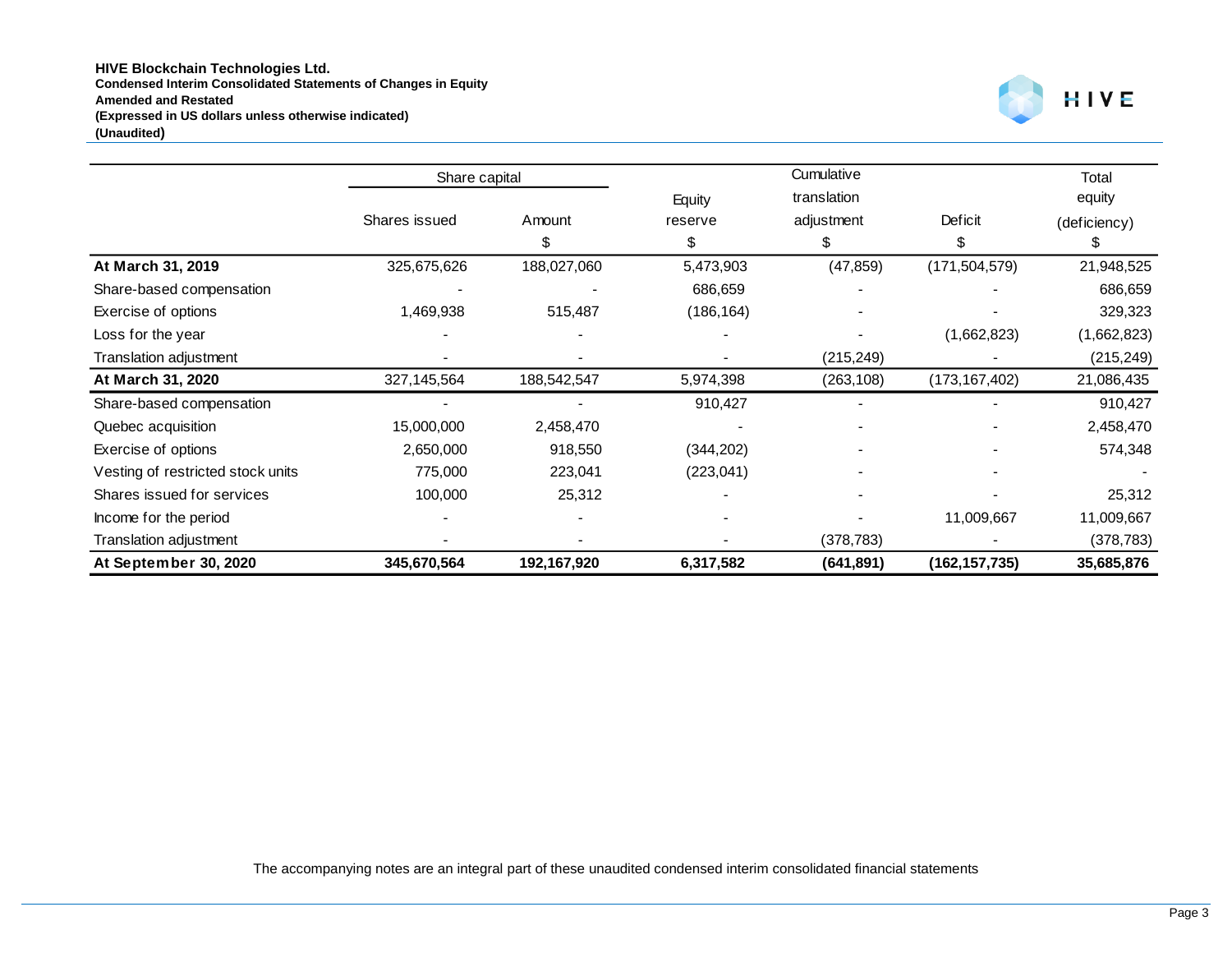

|                                                               | For the six months ended September 30, |               |     |             |
|---------------------------------------------------------------|----------------------------------------|---------------|-----|-------------|
|                                                               |                                        | 2020          |     | 2019        |
| <b>Operating activities</b>                                   |                                        |               |     |             |
| Income (loss) for the period:                                 | \$                                     | 11,009,667    | \$  | (5,972,039) |
| Adjusted for:                                                 |                                        |               |     |             |
| Depreciation                                                  |                                        | 3,426,643     |     | 2,505,029   |
| Lease payment                                                 |                                        |               |     | (91, 117)   |
| Unrealized gain on investment                                 |                                        |               |     | (1,531,464) |
| Share-based compensation                                      |                                        | 910,427       |     | 308,899     |
| Interest expense                                              |                                        | 224,243       |     | 108,390     |
| Changes in non-cash working capital items:                    |                                        |               |     |             |
| Amounts receivable and prepaids                               |                                        | (3,502,035)   |     | 1,639,472   |
| Taxes payable                                                 |                                        | (144, 545)    |     |             |
| Digital currencies                                            |                                        | (7,090,639)   |     | 502,948     |
| Accounts payable and accrued liabilities                      |                                        | 1,081,660     |     | 3,717,975   |
| Cash provided by operating activities                         |                                        | 5,915,421     |     | 1,188,093   |
|                                                               |                                        |               |     |             |
| <b>Investing activities</b>                                   |                                        |               |     |             |
| Quebec acquisition (Note 6)                                   |                                        | (1, 235, 873) |     |             |
| Purchase of mining equipment                                  |                                        | (2,859,451)   |     |             |
| Cash used in investing activities                             |                                        | (4,095,324)   |     |             |
|                                                               |                                        |               |     |             |
| <b>Financing activities</b>                                   |                                        |               |     |             |
| Exercise of warrants and options                              |                                        | 574,348       |     | 306,712     |
| Lease payments made, net of lease payments received           |                                        | (1, 128, 831) |     |             |
| Cash (used in) provided by financing activities               |                                        | (554, 483)    |     | 306,712     |
|                                                               |                                        |               |     |             |
| Effect of exchange rate changes on cash                       |                                        | (564, 297)    |     | (117, 384)  |
| Net increase in cash during the period                        |                                        | 701,317       |     | 1,377,421   |
| Cash, beginning of period                                     |                                        | 5,130,127     |     | 6,810,471   |
| Cash, end of period                                           | \$                                     | 5,831,444     | \$  | 8,187,892   |
|                                                               |                                        |               |     |             |
| Supplemental cash flow information                            |                                        |               |     |             |
| Share consideration issued for Quebec acquisition (Note 6)    | \$                                     | 2,458,470     | \$  |             |
| Digital assets in Amounts Receivable and Prepaids             | \$                                     | (428, 144)    | \$. |             |
| Digital asset consideration received on investment redemption | \$                                     |               | \$  | (3,546,028) |
| Recognition of right of use assets and lease liabilities      | \$                                     |               | \$  | 358,721     |
|                                                               |                                        |               |     |             |
| <b>Supplemental disclosures:</b>                              |                                        |               |     |             |
| Interest paid                                                 | \$                                     |               | \$  |             |
| Income taxes paid                                             | \$                                     |               | \$  |             |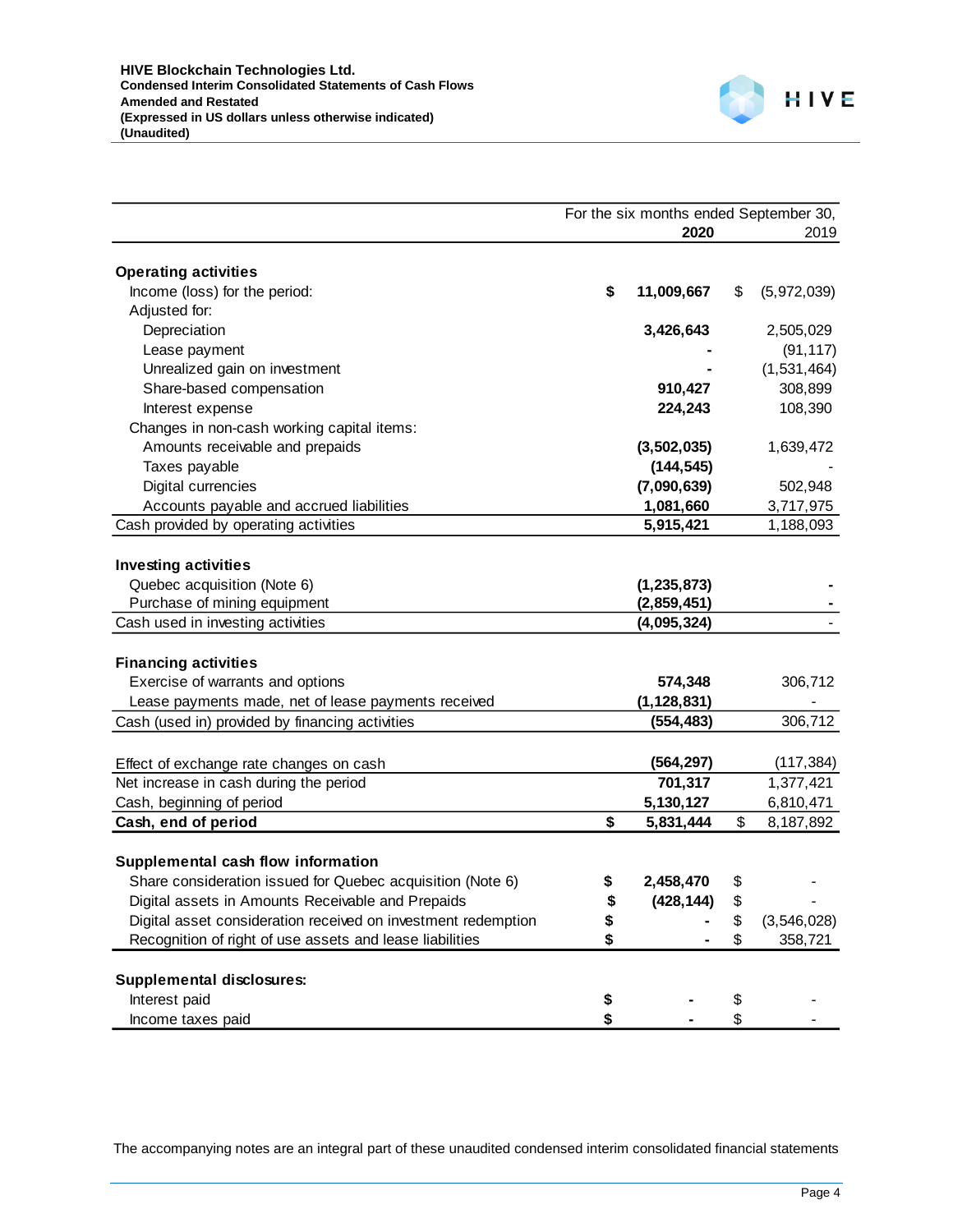

## **1. Nature of Operations**

HIVE Blockchain Technologies Ltd. (the "Company") was incorporated in the province of British Columbia on June 24, 1987. The Company is a reporting issuer in the provinces of British Columbia and Alberta and is listed for trading on the TSXV, under the symbol "HIVE.V", as well as on the OTCQX® Best Market under "HVBTF" and on the Open Market of the Frankfurt Stock Exchange under "HBF". The Company's head office is located at 555 Burrard Street, Vancouver, BC, V7X 1M8, and the Company's registered office is located at Suite 2500, 700 West Georgia Street, Vancouver, BC, V7Y 1B3.

In connection with the Company's change of business filed in September 2017 ("Change of Business"), the Company acquired digital currency mining data centre equipment in Iceland (Note 5). Following the initial acquisition, the Company acquired additional data centre equipment in Iceland and Sweden throughout fiscal 2018. Phases one and two of Sweden commenced operations on January 15, 2018 and March 31, 2018 respectively, while phase three commenced operations on April 30, 2018. On April 9, 2020 the Company also aquired a data centre in Quebec, Canada (Note 6). The Company is in the business of providing infrastructure solutions, including the provision of computational capacity to distributed networks, in the blockchain industry. The Company's operations are focused on the mining and sale of digital currencies. Digital currencies are subject to risks unique to the asset class and different from traditional assets. Additionally, at times assets may be held by third party custodians or exchanges that are limited in oversight by regulatory authorities.

## **2. Basis of Presentation**

#### *(a) Statement of Compliance*

These unaudited condensed interim consolidated financial statements have been prepared in accordance with IAS 34, "Interim Financial Reporting of the International Financial Reporting Standards" ("IFRS") as issued by the International Accounting Standards Board ("IASB") and follow the same accounting policies and methods of application as the Company's March 31, 2020 annual audited financial statements. Accordingly, they should be read in conjunction with the Company's most recent annual statements.

The Company is in the business of the mining and sale of digital currencies, many aspects of which are not specifically addressed by current IFRS guidance. The Company is required to make judgements as to the application of IFRS and the selection of accounting policies. The Company has disclosed its presentation, recognition and derecognition, and measurement of digital currencies, and the recognition of revenue as well as significant assumptions and judgements; however, if specific guidance is enacted by the IASB in the future, the impact may result in changes to the Company's earnings and financial position as presented.

These unaudited condensed interim consolidated financial statements were approved and authorized for issuance by the Board of Directors on January 25, 2021.

#### *(b) Consolidation*

These unaudited condensed interim consolidated financial statements include the financial statements of the Company and its wholly-owned subsidiaries, which are controlled by the Company (the "Group"). Control is achieved when the parent company is exposed, or has rights, to variable returns from its involvement with the investee and has the ability to affect those returns through its power over the investee. Specifically, the Group controls an investee if, and only if, the Group has all of the following: (i) power over the investee (i.e. existing rights that give it the current ability to direct the relevant activities of the investee); (ii) exposure, or rights, to variable returns from its involvement with the investee; and (iii) the ability to use its power over the investee to affect its returns.

The financial statements of subsidiaries are included in these unaudited interim consolidated financial statements from the date that control commences until the date that control ceases. All significant intercompany transactions, balances, income and expenses are eliminated on consolidation.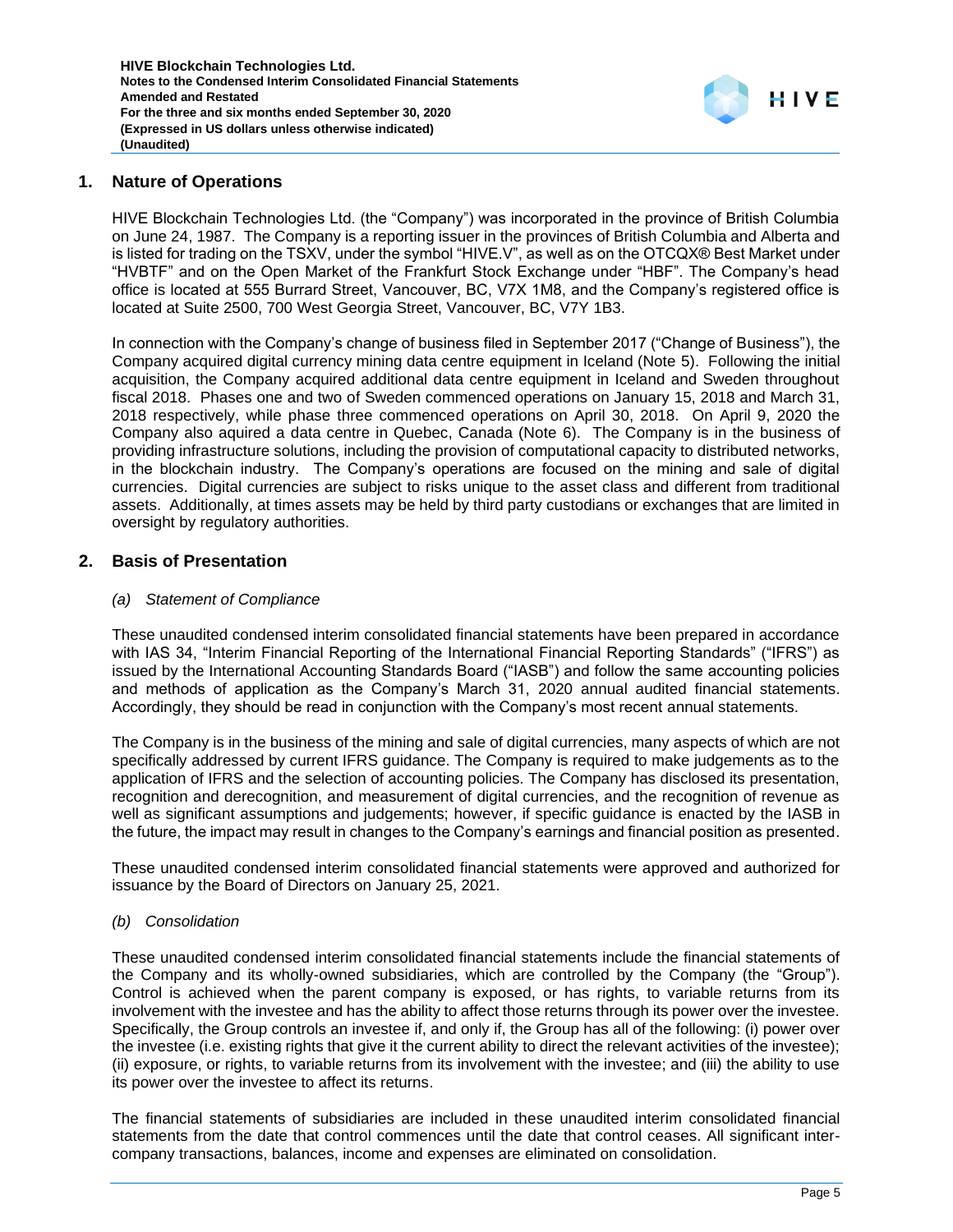

# **2. Basis of Presentation** (continued…)

As of September 30, 2020, the Company had seven wholly owned subsidiaries, HIVE Blockchain Iceland ehf., HIVE Blockchain Switzerland AG, Hive Digital Data Ltd. Boden Technologies AB, 9376-9974 Quebec Inc., Liv Eiendom AS, and Kolos Norway AS.

#### *(c) Presentation and functional currency*

Foreign currency transactions are recorded at the exchange rate as at the date of the transaction. At each statement of financial position date, monetary assets and liabilities are translated using the period end foreign exchange rate. Non-monetary assets and liabilities in foreign currencies other than the functional currency are translated using the historical rate. All gains and losses on translation of these foreign currency transactions are included in the profit and loss. The functional currency for HIVE Blockchain Technologies Ltd. and 9376-9974 Quebec Inc. is the Canadian dollar, and is the US dollar for its other wholly owned subsidiaries.

## *(d) Comprehensive income (loss)*

Total comprehensive income (loss) comprises all components of profit or loss and other comprehensive income (loss). Other comprehensive income (loss) includes gains and losses from translating the financial statements of an entity's whose functional currency differs from the presentation currency.

# **3. Significant Judgements**

#### *(a) Functional currency*

The functional currency of the Company has been assessed by management based on consideration of the currency and economic factors that mainly influence the Company's digital currencies, production and operating costs, financing and related transactions. Specifically the Company considers the currencies in which digital currencies are most commonly denominated and the currencies in which expenses are settled, by each entity, as well as the currency in which each entity receives or raises financing. Changes to these factors may have an impact on the judgment applied in the determination of the Company's functional currency.

#### *(b) Digital assets - accounting*

The Company has assessed that it acts in a capacity as a commodity broker trader as defined in IAS 2, *Inventories*, in characterizing certain of its holdings as inventory, or more specifically, digital assets. If assets held by commodity broker-traders are principally acquired for the purpose of selling in the near future and generating a profit from fluctuations in price or broker-traders' margin, such assets are accounted for as inventory, and changes in fair value (less costs to sell) are recognized in profit or loss.

#### *(c) Asset acquisition*

Management determines whether assets acquired and liabilities assumed constitute a business. A business consists of inputs and processes applied to those inputs that have the ability to create outputs.

The Company completed the Norway Acquisition in May 2018 (Note 7) and concluded that the entities acquired did not qualify as a business combination under IFRS 3, "Business Combinations", as significant processes were not acquired. Accordingly, the Norway Acquisition has been accounted for as an asset acquisition.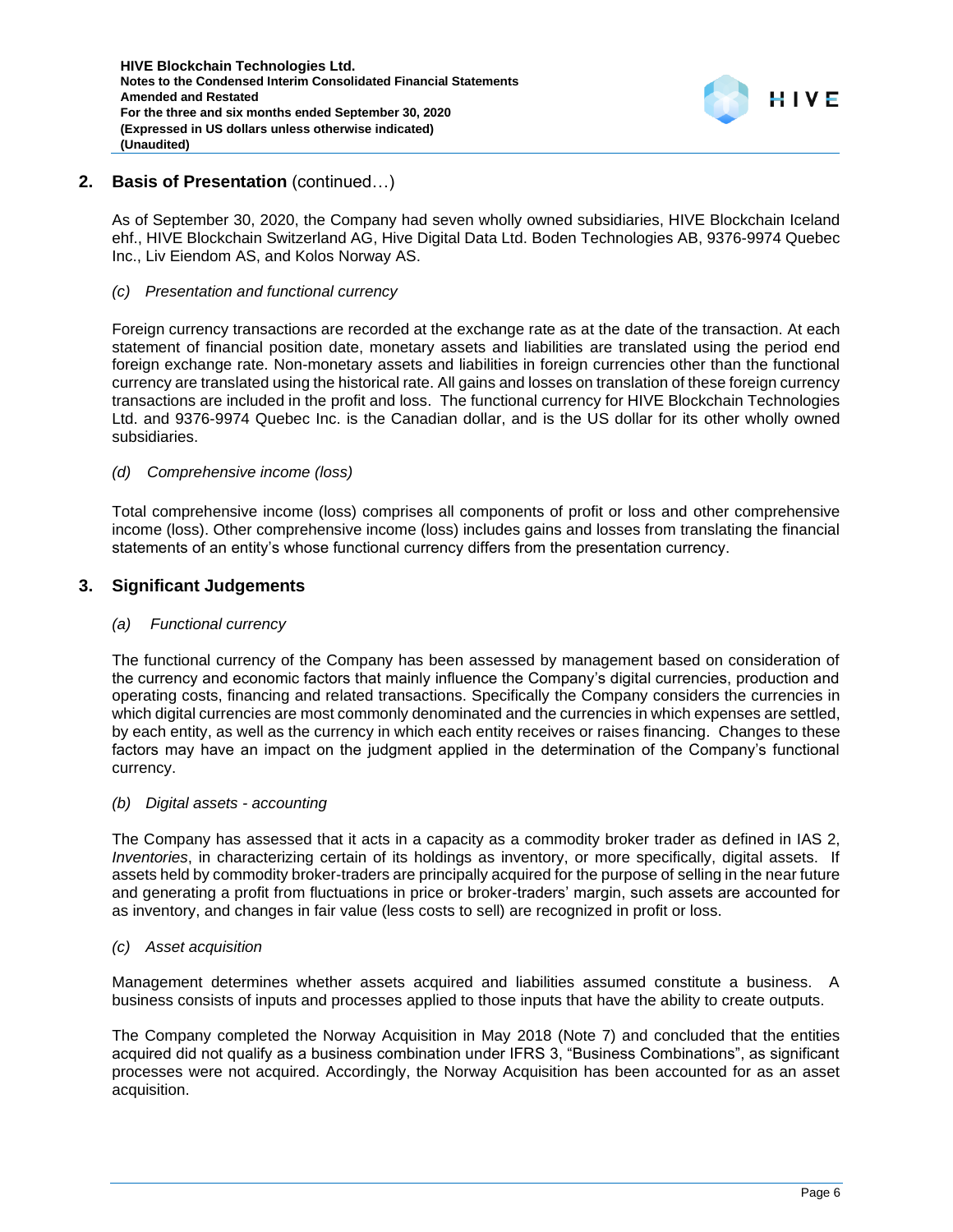

The Company completed the Quebec Acquisition in April 2020 (Note 6) and concluded that the entitiy acquired qualified as a business combination under IFRS 3, "Business Combinations". Accordingly, the Quebec Acquisition has been accounted for as a business acquisition.

# **3. Significant Judgements** (continued…)

## *(d) Income from digital currency mining*

The Company recognizes income from digital currency mining from the provision of transaction verification services within digital currency networks, commonly termed "cryptocurrency mining". As consideration for these services, the Company receives digital currency from each specific network in which it participates ("coins"). Income from digital currency mining is measured based on the fair value of the coins received. The fair value is determined using the spot price of the coin on the date of receipt. The coins are recorded on the statement of financial position, as digital currencies, at their fair value less costs to sell and remeasured at each reporting date. Revaluation gains or losses, as well as gains or losses on the sale of coins for traditional (fiat) currencies are included in profit and loss in accordance with the Company's treatment of its digital currencies as a traded commodity.

There is currently no specific definitive guidance in IFRS or alternative accounting frameworks for the accounting for the mining and strategic selling of digital currencies and management has exercised significant judgement in determining appropriate accounting treatment for the recognition of income from digital currency mining for mining of digital currencies. Management has examined various factors surrounding the substance of the Company's operations, including the stage of completion being the completion and addition of a block to a blockchain and the reliability of the measurement of the digital currency received.

#### *(e) Contingencies*

Contingencies can be either possible assets or liabilities arising from past events which, by their nature, will be resolved only when one or more uncertain future events occur or fail to occur. Such contingencies include, but are not limited to, litigation, regulatory proceedings, tax matters and losses resulting from other events and developments. The assessment of the existence and potential impact of contingencies inherently involves the exercise of significant judgement regarding the outcome of future events.

# **4. Significant Estimates**

#### (a) *Determination of asset and liability fair values and allocation of purchase consideration*

Significant asset acquisitions require judgements and estimates to be made at the date of acquisition in relation to determining the relative fair value of the allocation of the purchase consideration over the fair value of the assets. The information necessary to measure the fair values as at the acquisition date of assets acquired requires management to make certain judgements and estimates about future events, including but not limited to availability of hardware and expertise, future production opportunities, future digital currency prices and future operating costs.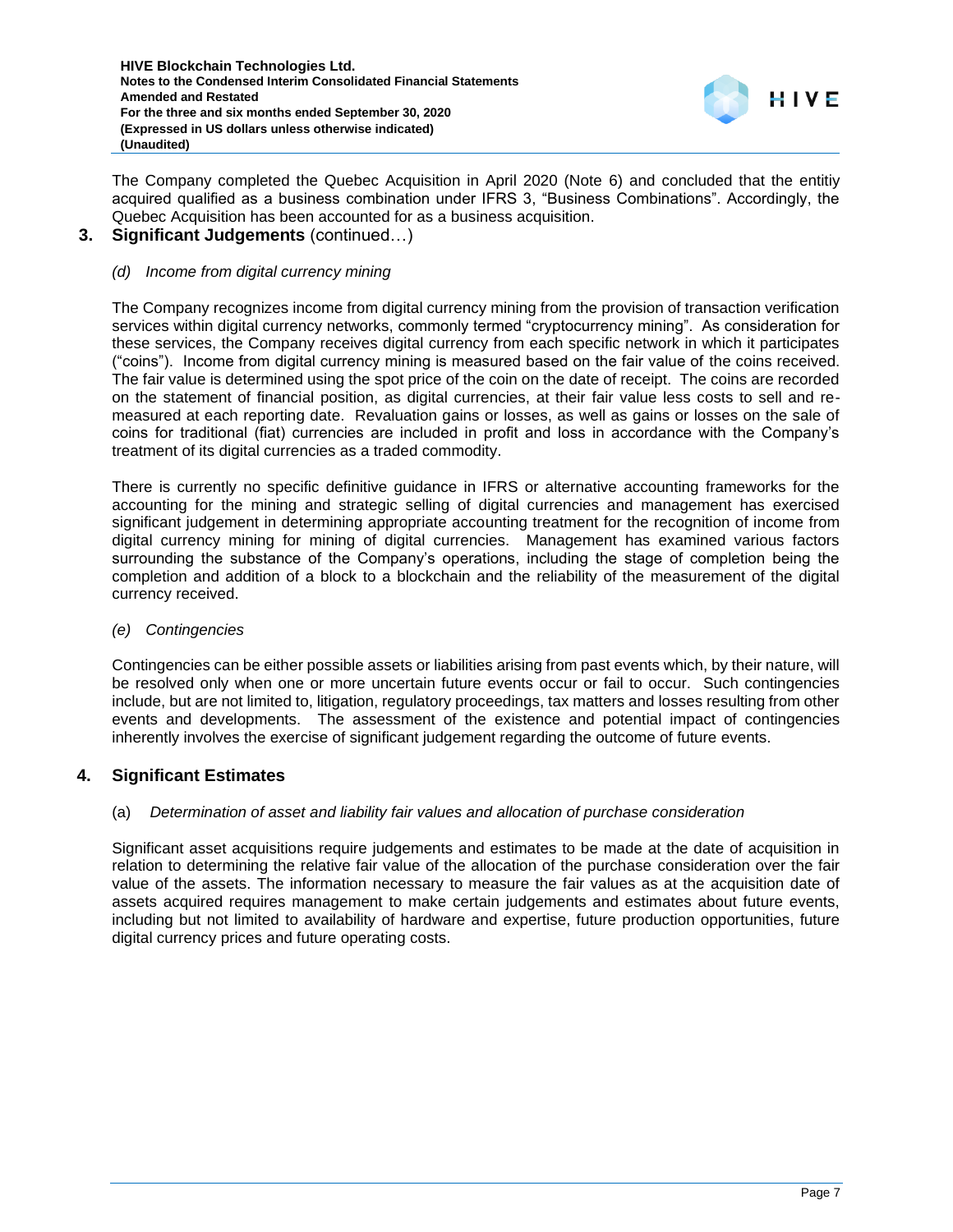

# **4. Significant Estimates** (continued…)

#### *(b) Carrying value of assets*

The Company evaluates each asset or cash generating unit every reporting period to determine whether there are any indications of impairment. If any such indication exists, which is often judgmental, a formal estimate of recoverable amount is performed and an impairment loss is recognized to the extent that the carrying amount exceeds the recoverable amount. The recoverable amount of an asset or cash generating group of assets is measured at the higher of fair value less costs to sell and value in use. The evaluation of asset carrying values for indications of impairment includes consideration of both external and internal sources of information, including such factors as the relationship between mining rewards and the required computing power, digital currency prices, the periodic contribution margin of digital currency mining activities, changes in underlying costs, such as electricity, and technological changes. The estimates and assumptions are subject to risk and uncertainty; hence, there is the possibility that changes in circumstances will alter these projections, which may impact the recoverable amount of the assets. In such circumstances some or all of the carrying value of the assets may be further impaired or the impairment charge reduced with the impact recorded in profit and loss.

#### *(c) Depreciation*

Depreciation of data centre equipment is an estimate of its expected life. In order to determine the useful life of computing equipment, assumptions are required about a range of computing industry market and economic factors, including required hashrates, technological changes, availability of hardware and other inputs, and production costs.

#### *(d) Deferred and current taxes*

The determination of the Company's tax expense for the period and deferred tax assets and liabilities involves significant estimation and judgement by management. In determining these amounts, management interprets tax legislation in a variety of jurisdictions and makes estimates of the expected timing of the reversal of deferred tax assets and liabilities, the deferral and deductibility of certain items and interpretation of the treatment for tax purposes of digital currencies by taxation authorities. Management also makes estimates of future earnings, which affect the extent to which potential future tax benefits may be used. The Company is subject to assessments by various taxation authorities, which may interpret legislation differently. These differences may affect the final amount or the timing of the payment of taxes. The Company provides for such differences where known based on management's best estimate of the probable outcome of these matters.

#### *(e) Digital currency valuation*

Digital currencies consist of cryptocurrency denominated assets (Note 10) and are included in current assets. Digital currencies are carried at their fair value determined by the spot rate less costs to sell. The digital currency market is still a new market and is highly volatile; historical prices are not necessarily indicative of future value; a significant change in the market prices for digital currencies would have a significant impact on the Company's earnings and financial position. Fair value is determined by taking the price at 2400 (per the Central European Time zone) from [www.coinmarketcap.com.](http://www.coinmarketcap.com/)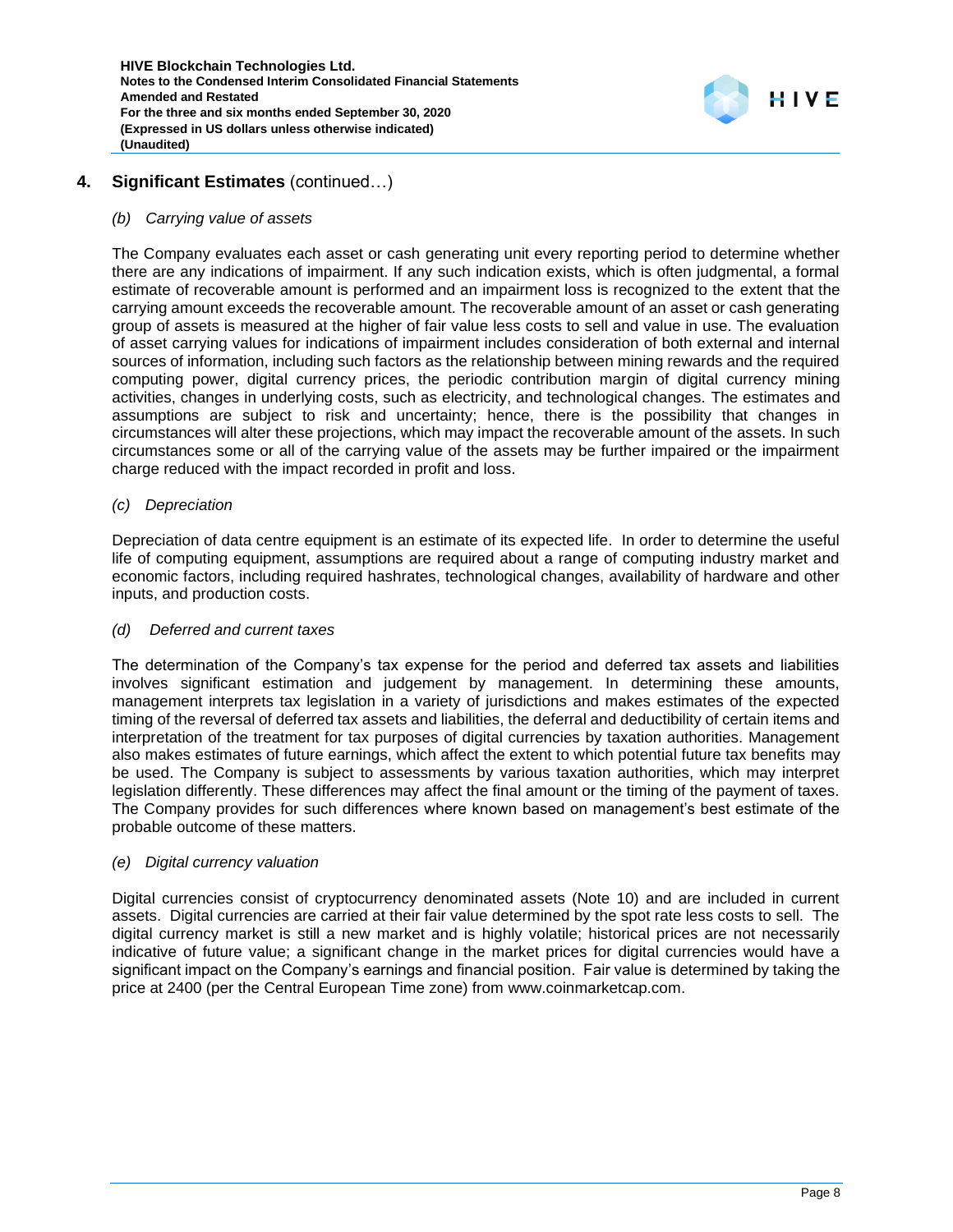

# **4. Significant Estimates** (continued…)

#### *(f) Share-based compensation*

The Company utilizes the Black-Scholes Option Pricing Model ("Black-Scholes") to estimate the fair value of stock options granted to directors, officers, employees, consultants and charities. The use of Black-Scholes requires management to make various estimates and assumptions that impact the value assigned to the stock options including the forecast future volatility of the stock price, the risk-free interest rate, dividend yield and the expected life of the stock options. Any changes in these assumptions could have a material impact on the share-based compensation calculation value, however the most significant estimate is the volatility. Expected future volatility can be difficult to estimate as the Company has a limited operating history and is in an emerging industry with no comparable publicly traded competitors at the time of grant. Due to the emerging nature of the industry, volatility estimates require significant estimates. The Company estimated volatility based on historic share prices of companies operating in emerging innovative industries. Historical volatility is not necessarily indicative of future volatility.

Estimates for the expected life and ultimate number of equity instruments to be issued in the Norway Acquisition was determined based on the Company's assessment of comparable instruments in other entities and understanding of the Company's future objectives.

## **5. Change of Business Transaction**

In September 2017, the Company completed its transaction with Genesis Mining Ltd. ("Genesis") whereby the Company acquired digital currency mining equipment in Reykjanes, Iceland from Genesis, as well as entered into four agreements, with the Transaction Agreement encompassing the remaining three: the Investor Rights Agreement, the Master Data Centre Equipment Purchase Agreement and the Master Services Agreement (collectively being the "Genesis Transaction").

The Transaction Agreement describes the general terms under which the Company acquired the computing equipment for the digital currency mining centre and arranged the ongoing maintenance and operation of the equipment as well as the future acquisition framework whereby Genesis would provide, on a best efforts basis, up to four additional data centre opportunities in Iceland or Sweden over a period of one year, at an additional cost to the Company. In consideration, the Company issued to Genesis 67,975,428 common shares, being 30% ownership of the Company, and paid \$9,000,000 for data centre equipment. In connection with the Genesis Transaction, Genesis became a related party. As of September 30, 2020, Genesis owned 16.0% of the Company on a non-diluted basis, per public filings.

During the years ended March 31, 2019, and 2018, the Company entered into further acquisition agreements with Genesis (Note 11).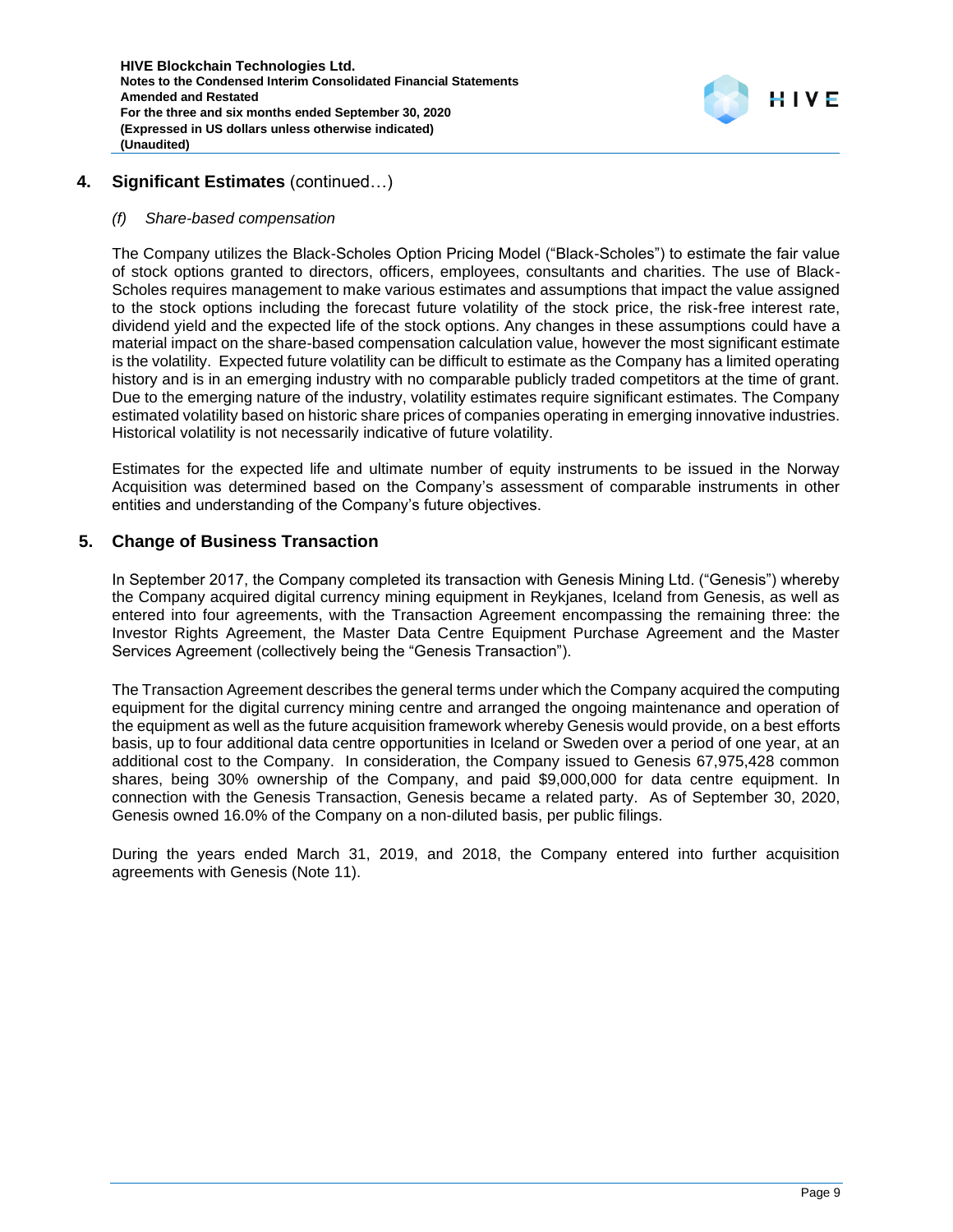

## **6. Quebec Acquisition**

On April 8, 2020, the Company completed the acquisition of 100% of the common shares of 9376-9974 Quebec Inc. ("9376"), a cryptocurrency mining operation located in Lachute, Quebec from Cryptologic Corp.

In consideration for 100% of the common shares of 9376, the Company paid total consideration of \$3,738,809 consisting of:

(i) Issuance of 15,000,000 common shares on closing valued at a price of C\$0.23 per common share for a total of \$2,458,470 (C\$3,450,000); and

(ii) Cash payment of \$1,235,873 (C\$1,734,315) and holdback of \$44,466.

The allocation of the total purchase price to the net assets acquired is as follows:

| Prepaid expenses           | \$<br>719,699 |
|----------------------------|---------------|
| Data Centre Equipment      | 2,322,077     |
| Right of use asset         | 2,469,327     |
| Goodwill                   | 872,545       |
| <b>Accounts Payable</b>    | (175, 512)    |
| Lease liability            | (2,469,327)   |
| Net assets acquired        | 3,738,809     |
| Cash paid                  | 1,235,873     |
| Shares issued              | 2,458,470     |
| Holdback payable           | 44,466        |
| <b>Total consideration</b> | 3,738,809     |

The purchase price allocation for acquisitions reflect various fair value estimates which are subject to change within the measurement period. The primary areas of purchase price allocation that are subject to change relate to the fair values of certain tangible assets, the valuation of intangible assets acquired, and residual goodwill. Measurement period adjustments that the Company determines to be material will be applied retrospectively to the period of acquisition in the Company's consolidated financial statements and, depending on the nature of the adjustments, other periods subsequent to the period of acquisition could also be affected.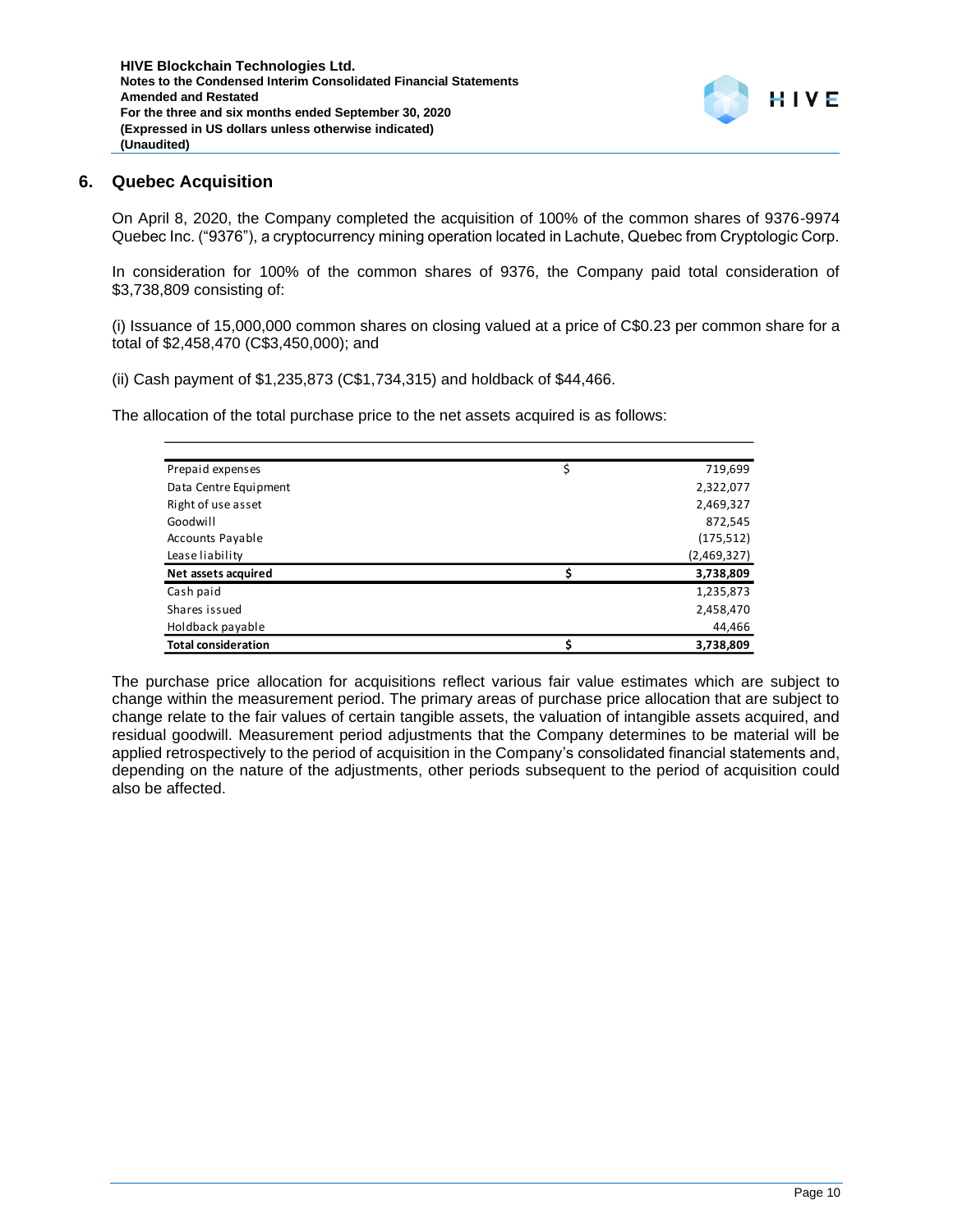

# **7. Norway Acquisition**

In May 2018, the Company completed the acquisition of two entities in Norway (the "Norway Acquisition"), Liv Eiendom AS ("Liv Eiendom") and Kolos Norway AS ("Kolos

As consideration for the acquisition, the Company made cash payments of 55,576,560 Norwegian Kroner ("NOK") (US\$6,902,498) to the former shareholders of Kolos, issued 4,750,000 common shares, issued 1,250,000 warrants exercisable at C\$1.24 for a period of five years and incurred cash transaction costs of \$428,127 related to the acquisition.

The warrant consideration is subject to certain performance conditions whereby a total of 850,000 warrants are exercisable upon the Company's completion of certain milestones, being construction permitting and the commencement of revenue generating activities on the property. The holder of the warrants has no service commitment in relation to the completion of these milestones. The remaining 400,000 warrants have no vesting conditions. The 1,250,000 warrants had a fair value of \$715,041 based on the following Black-Scholes assumptions: i) volatility of 94.26%; ii) expected life of 2.86 years; iii) dividend yield of 0.00% and; iv) interest rate of 2.30%.

Assets and liabilities acquired in the Norway Acquisition were recorded at their fair value. Included in liabilities is loans payable of \$2,751,081 consisting of principal of NOK 20,915,000 (\$2,559,599) and accrued interest of NOK 1,235,764 (\$191,482); the loans were due December 31, 2018 and bear interest at a rate of 6% per annum. As the loans were not repaid by the due date of December 31, 2018 the interest rate is now increased to 9% per annum. Refer to Note 15 for the balance of loans payable at September 30, 2020.

In early December 2018 the Norwegian Parliament approved a legislative bill that cryptocurrency miners will no longer be subject to the relief on power consumption at the same rate as other power-intensive industries. This change, which is included in the state budget for 2019, was expected to take effect in March 2019.

As a result of the proposed changes, in December, 2018, the Company sent a letter to debt holders associated with the Kolos acquisition with proposed changes to the loan agreement. The Company proposed an extension of the term of the convertible loan by one year as the Company assesses the impact that the Norwegian Parliament's proposed changes could have on future development plans and on the value of HIVE's sole Norwegian asset.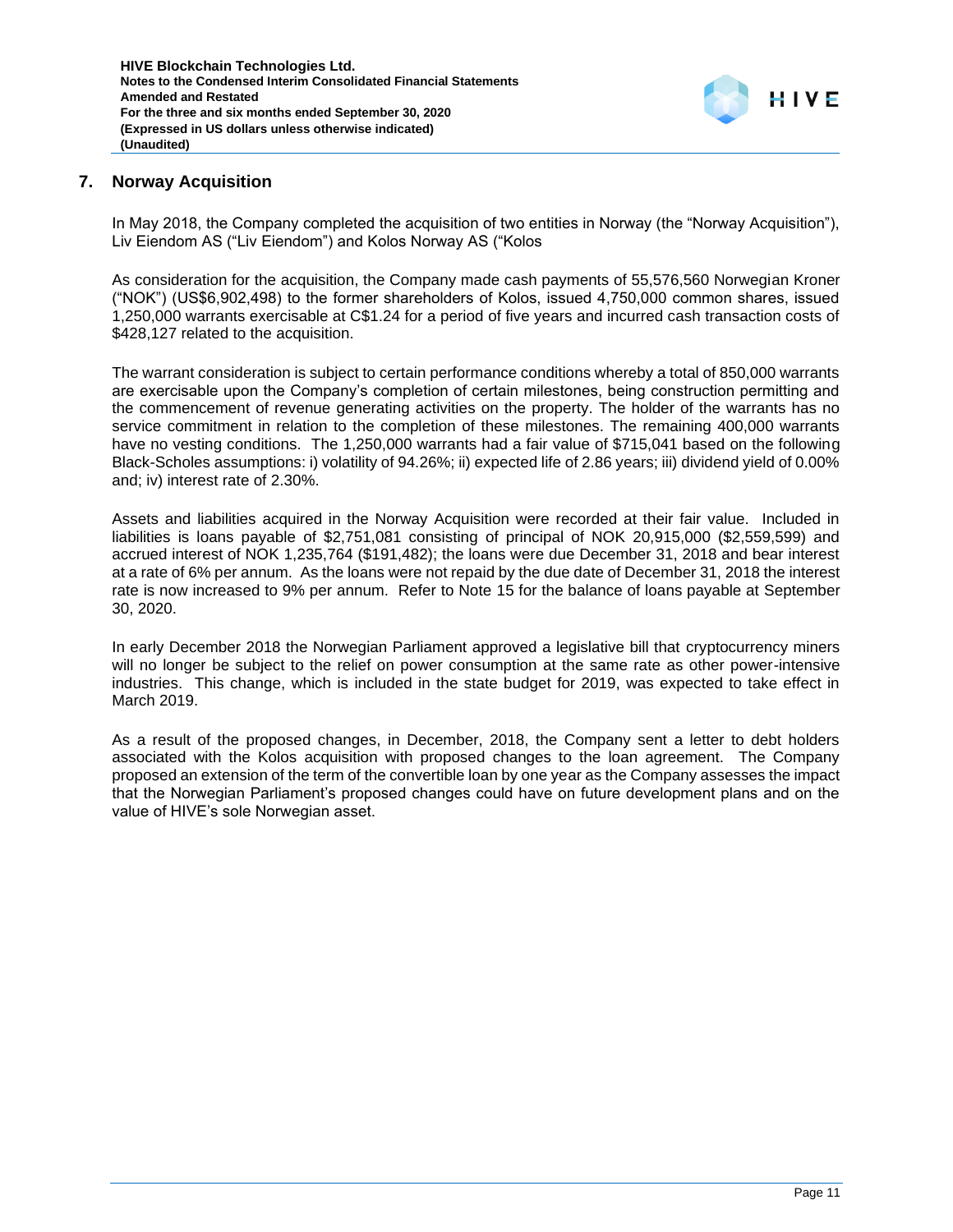

# **7. Norway Acquisition** (continued...)

The fair value of the land development rights acquired, being \$15,002,728, was determined in reference to the excess of the purchase consideration over the fair value of the monetary assets and liabilities acquired. Management has rebutted the presumption in IFRS 2.13 that the fair value of the land rights can be estimated reliably and has instead measured the fair value of the land development rights in reference to the equity instruments granted. This rebuttal was based on the unique nature and lack of market data pertaining to the land development rights. The land development rights, located in Ballangen, Norway, is pledged as security to the above loan and is subject to a right of the Ballangen municipality to reclaim ownership in the event the property is not developed by March 2023, among other conditions.

| <b>Consideration:</b>                                             |    |             |
|-------------------------------------------------------------------|----|-------------|
| 4,750,000 common shares at a value of \$0.89 (C\$1.14) per share: | \$ | 4,233,968   |
| 1,250,000 warrants exercisable at C1.24 for five years            |    | 715,041     |
| Cash                                                              |    | 6,902,498   |
| <b>Transaction costs</b>                                          |    | 428,127     |
|                                                                   | S  | 12,279,634  |
| Net assets of Norway Acquisition:                                 |    |             |
| Cash                                                              | \$ | 25.193      |
| Land development rights                                           |    | 15,002,728  |
| Other receivables                                                 |    | 2.794       |
| Loans payable                                                     |    | (2,751,081) |
|                                                                   | \$ | 12,279,634  |

Management assessed whether there were any indicators of impairment under IAS 36. Management has concluded that it is no longer probable that the Company will be able to meet the development conditions of having the property developed by March 2023. As a result, the land development rights are impaired and were written down to \$nil as at March 31, 2019.

# **8. Investments**

The Company's holdings that are not traded in active markets by the Company are considered investments. Investments are accounted for as financial assets which are initially recognized at fair value and subsequently measured through fair value through profit or loss.

In November 2018 the Company entered into a subscription agreement with Amber AI for an investment in a fund that holds digital currencies ("the "Investment"). At the time of the investment in Amber AI, the market value of the digital currency sent to Amber AI totaled \$3,342,285.

Unrealized gain on investments for the comparable period ended September 30, 2019 was \$1,531,464.

On July 19, 2019, the Company redeemed its investment held with Amber AI. The redemption was in the form of 14,866 Ethereum coins with a fair market value of \$3,289,398.

As at March 31, 2020 and September 30, 2020, the Company held no investments.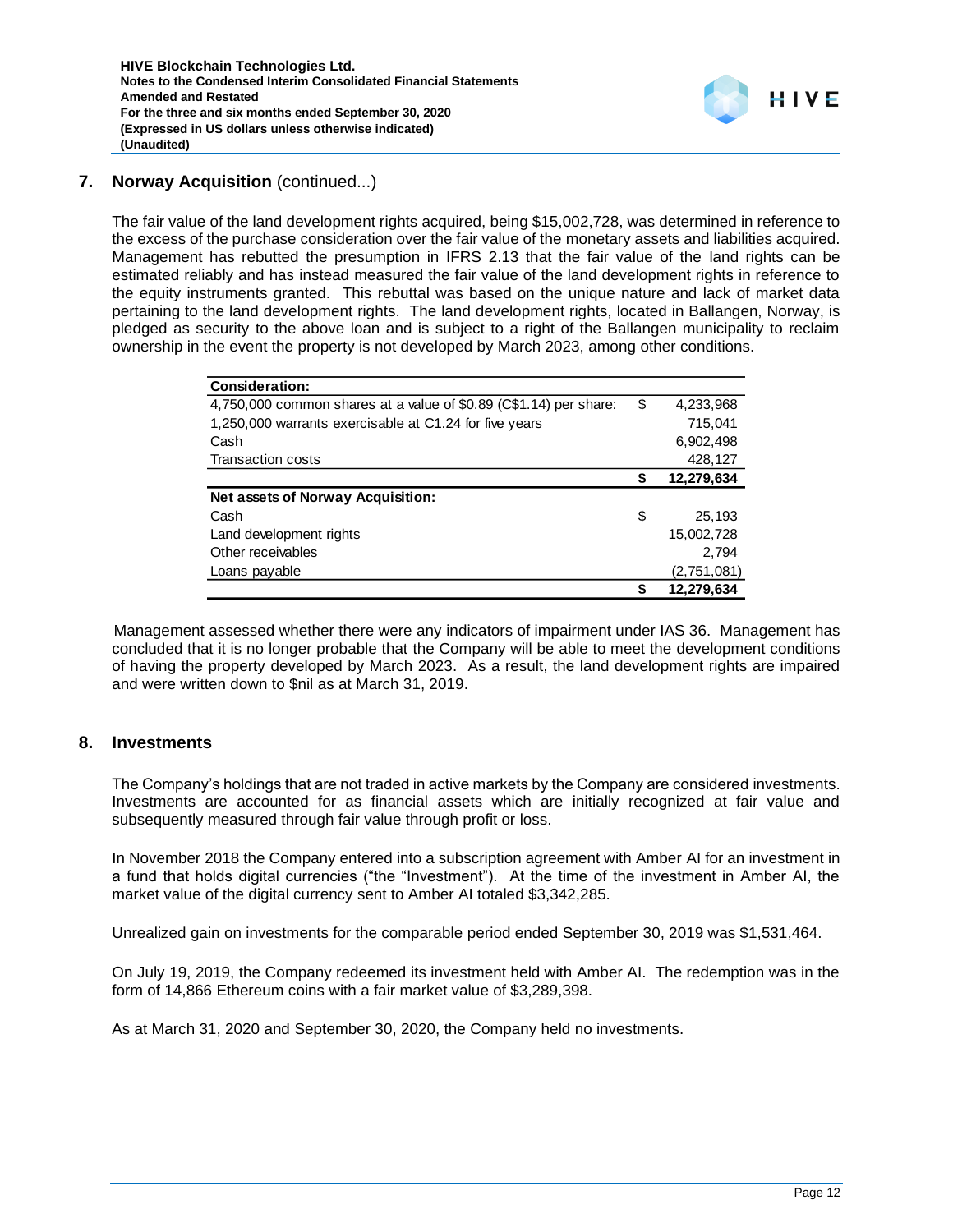## **9. Amounts Receivable and Prepaids**

|                                        |   | <b>September 30, 2020</b> |      | March 31, 2020 |
|----------------------------------------|---|---------------------------|------|----------------|
| Sales tax receivable                   | S | 4.180.606                 | - \$ | 5,215,304      |
| Prepaid expenses and other receivables |   | 2,578,540                 |      | 644.519        |
| Energy tax receivable                  |   | 6,598,918                 |      | 3,633,410      |
| Digital assets receivable              |   | 428.144                   |      | 255,616        |
| Total                                  |   | 13,786,208                | S    | 9,748,849      |

# **10. Digital Currencies**

As at September 30, 2020, the Company's digital currencies consisted of the below digital currencies, with a fair value of \$10,718,921. Digital currencies are recorded at their fair value on the date they are received as income from digital currency mining, and are revalued to their current market value at each reporting date. Fair value is determined by taking the price at 2400 (per the Central European Time zone) from www.coinmarketcap.com.

The Company's holdings of digital currencies consist of the following:

|                         | September 30, 2020 | March 31, 2020 |
|-------------------------|--------------------|----------------|
| Ethereum                | 271.847            | 2,364,331      |
| <b>Ethereum Classic</b> | 8,165,351          | 223.995        |
| <b>Bitcoin</b>          | 2,281,723          | 867,430        |
| Total                   | 10,718,921         | 3,455,756      |

The continuity of digital currencies was as follows:

|                         |   | <b>September 30, 2020</b> | March 31, 2020 |                |
|-------------------------|---|---------------------------|----------------|----------------|
| Opening balance         | S | 3,455,756 \$              |                | 4,158,501      |
| Digital currency mined  |   | 19,569,874                |                | 29,219,843     |
| Digital assets received |   | 33,510                    |                | 4,261,351      |
| Digital currency sold   |   | (14, 659, 985)            |                | (32, 996, 432) |
| Revaluation adjustment  |   | 2,319,766                 |                | (1, 187, 507)  |
| <b>Ending balance</b>   |   | 10,718,921                | S.             | 3,455,756      |

During the period ended September 30, 2020 the Company sold digital currencies for proceeds totalling \$17,137,272 (September 30, 2019 - \$21,503,275) with a cost of \$14,659,985 (September 30, 2019 - \$20,677,015), and recorded a gain on sale of \$2,477,287 (September 30, 2019 – gain of \$826,260).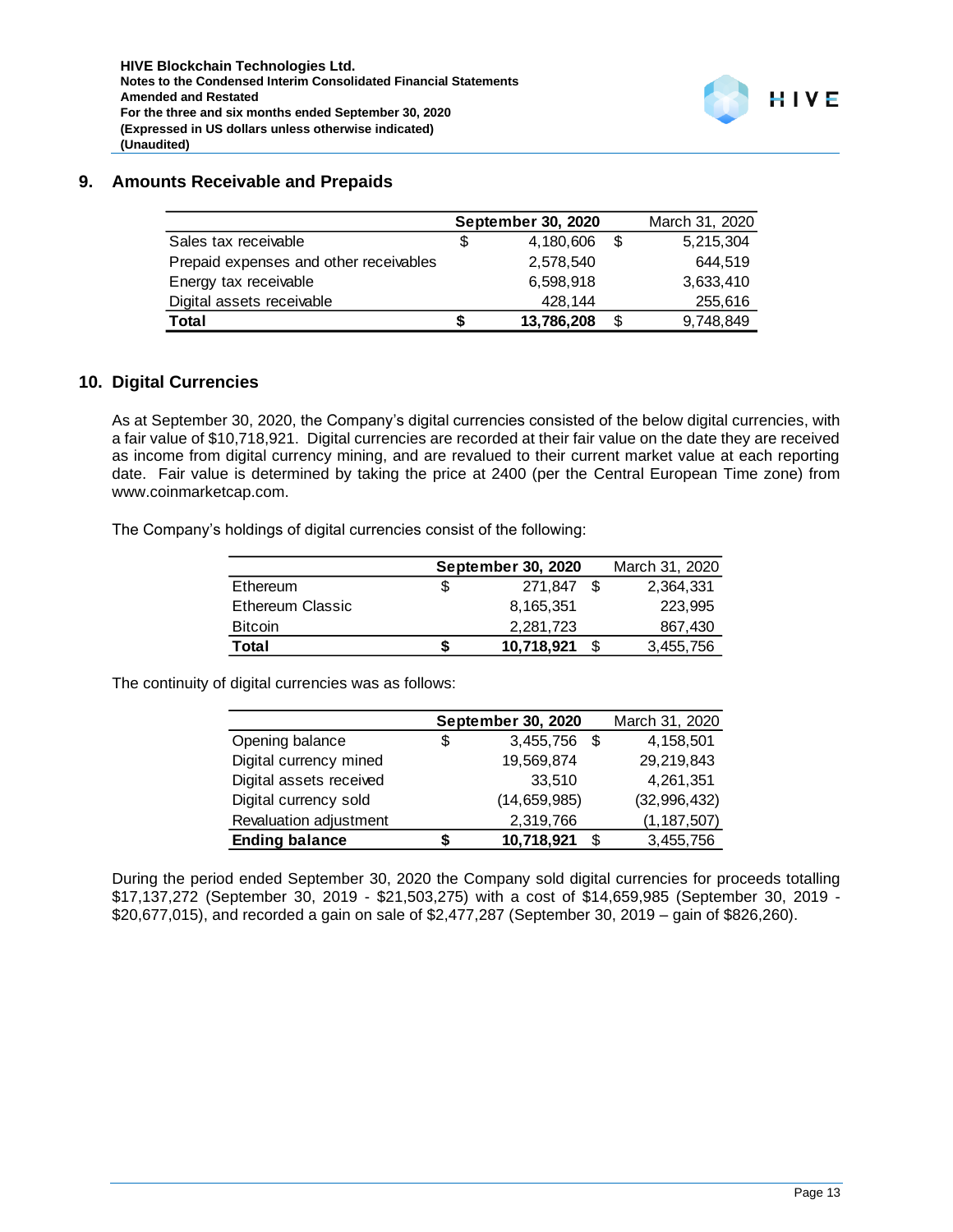# **11. Data Centre Equipment**

| Cost                        |   | <b>Data Centres</b> |
|-----------------------------|---|---------------------|
| Balance, March 31, 2019     | S | 82,284,690          |
| Additions                   |   |                     |
| Balance, March 31, 2020     |   | 82,284,690          |
| Quebec acquisition          |   | 2,322,077           |
| <b>Additions</b>            |   | 2,859,451           |
| Balance, September 30, 2020 |   | 87,466,218          |

| Accumulated depreciation and impairment |    |            |
|-----------------------------------------|----|------------|
| Balance, March 31, 2019                 |    | 72,485,734 |
| Depreciation                            |    | 3,383,256  |
| Balance, March 31, 2020                 |    | 75,868,990 |
| Depreciation                            |    | 2,469,192  |
| Balance, September 30, 2020             |    | 78,338,182 |
|                                         |    |            |
| <b>Carrying amount</b>                  |    |            |
| Balance, March 31, 2020                 | S  | 6,415,700  |
| Balance, September 30, 2020             | \$ | 9,128,037  |

All of the additions to Data Centre Equipment to March 31, 2020 were acquired pursuant to purchase orders under the Master Data Centre Equipment Purchase Agreement from Genesis (Note 5). Genesis also provided maintenance and related services for the Sweden facility until July 2019, and the Iceland facility until June 2020 pursuant to a Master Services Agreement (Note 5).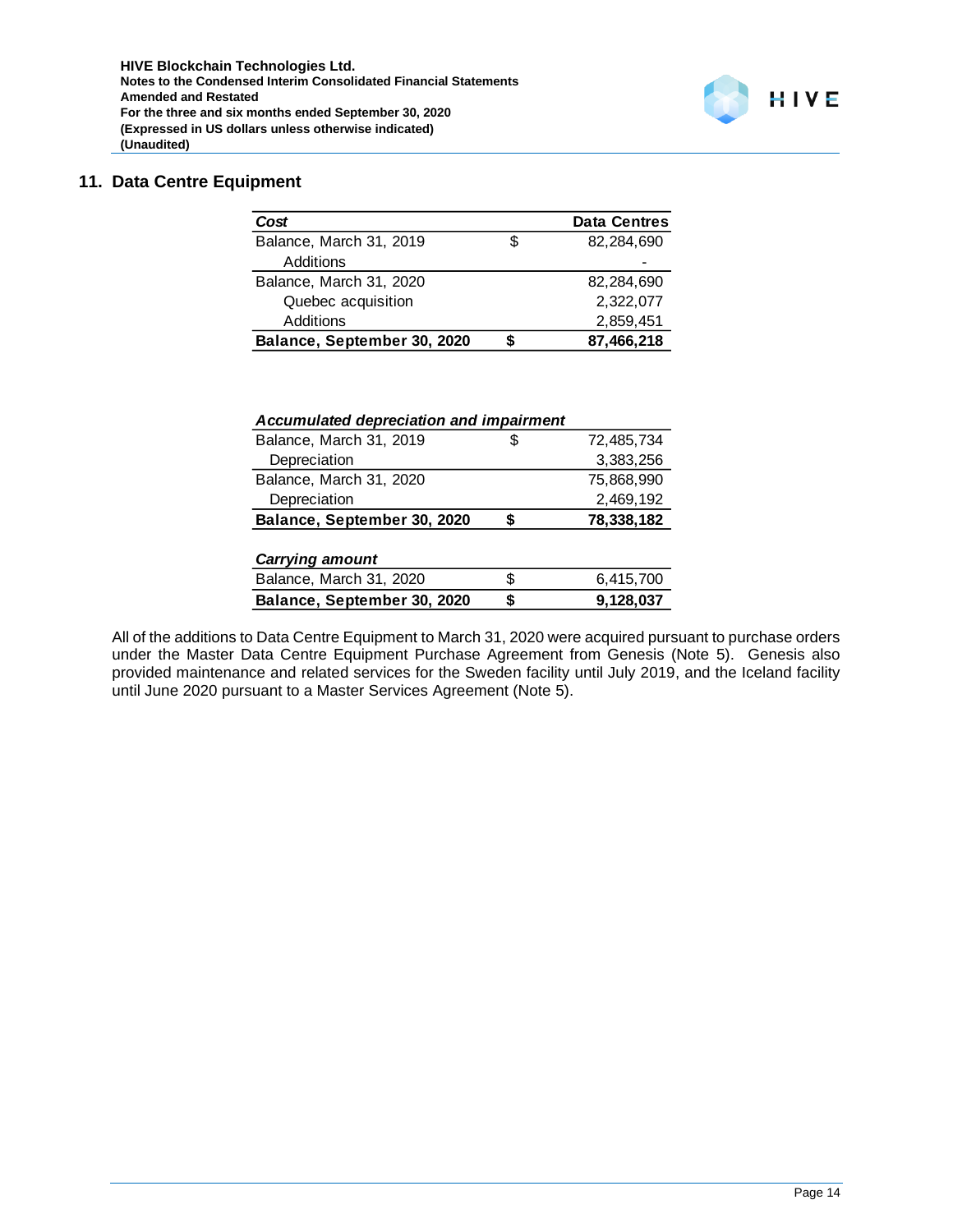

# **12. Impairment**

Management assesses at the end of each reporting period whether there is any indication from external and internal sources of information, that an asset may be impaired. Management performs its assessment of possible impairment to its data centre equipment in 3 identifiable Cash Generating Units ("CGU's") those being i) Iceland GPU (comprised of Iceland GPU – phase I, and Iceland GPU – phase II); ii) Sweden GPU (comprised of Sweden GPU – phase I, Sweden GPU – phase II, and Sweden GPU – phase III); and Quebec ASIC.

Management performed an assessment at the period ended September 30, 2020 and determined that the assets were not impaired.

#### **13. Deposits**

The Deposits at September 30, 2020 and March 31, 2020 relate to required amounts on account with electricity providers in Sweden, consisting of:

| <b>Description</b> | <b>September 30, 2020</b> | March 31, 2020 |
|--------------------|---------------------------|----------------|
| Vattenfall AB      | 1.414.492                 | 1,265,907      |
| Bodens Energi      | 685.619                   | 613,598        |
| Total              | 2,100,111                 | 1,879,505      |

## **14. Accounts Payable and Accrued Liabilities**

|                                          | <b>September 30, 2020</b> | March 31, 2020 |
|------------------------------------------|---------------------------|----------------|
| Accounts payable and accrued liabilities | 3.431.812                 | 2.130.175      |
| Total                                    | 3.431.812                 | 2.130.175      |

Within the payables amount above at both September 30 and March 31, 2020 there is \$1,440,921 of service fees that the Company is disputing with the provider.

#### **15. Loans Payable**

As part of the Norway Acquisition (Note 7) the Company assumed loans with a principal balance of \$2,559,599 (NOK 20,915,000). The loans are in default as at September 30, 2020. A continuity of the loan balance from the date of the Norway Acquisition to September 30, 2020 is as follows:

| Loan balance - acquisition     | S | 2,559,599  |
|--------------------------------|---|------------|
| Accrued interest - acquisition |   | 191,482    |
| Interest                       |   | 289,529    |
| Foreign exchange movement      |   | (327, 537) |
| Balance - March 31, 2020       |   | 2,713,073  |
| Interest                       |   | 98,440     |
| Foreign exchange movement      |   | (105, 671) |
| Balance - September 30, 2020   |   | 2,705,842  |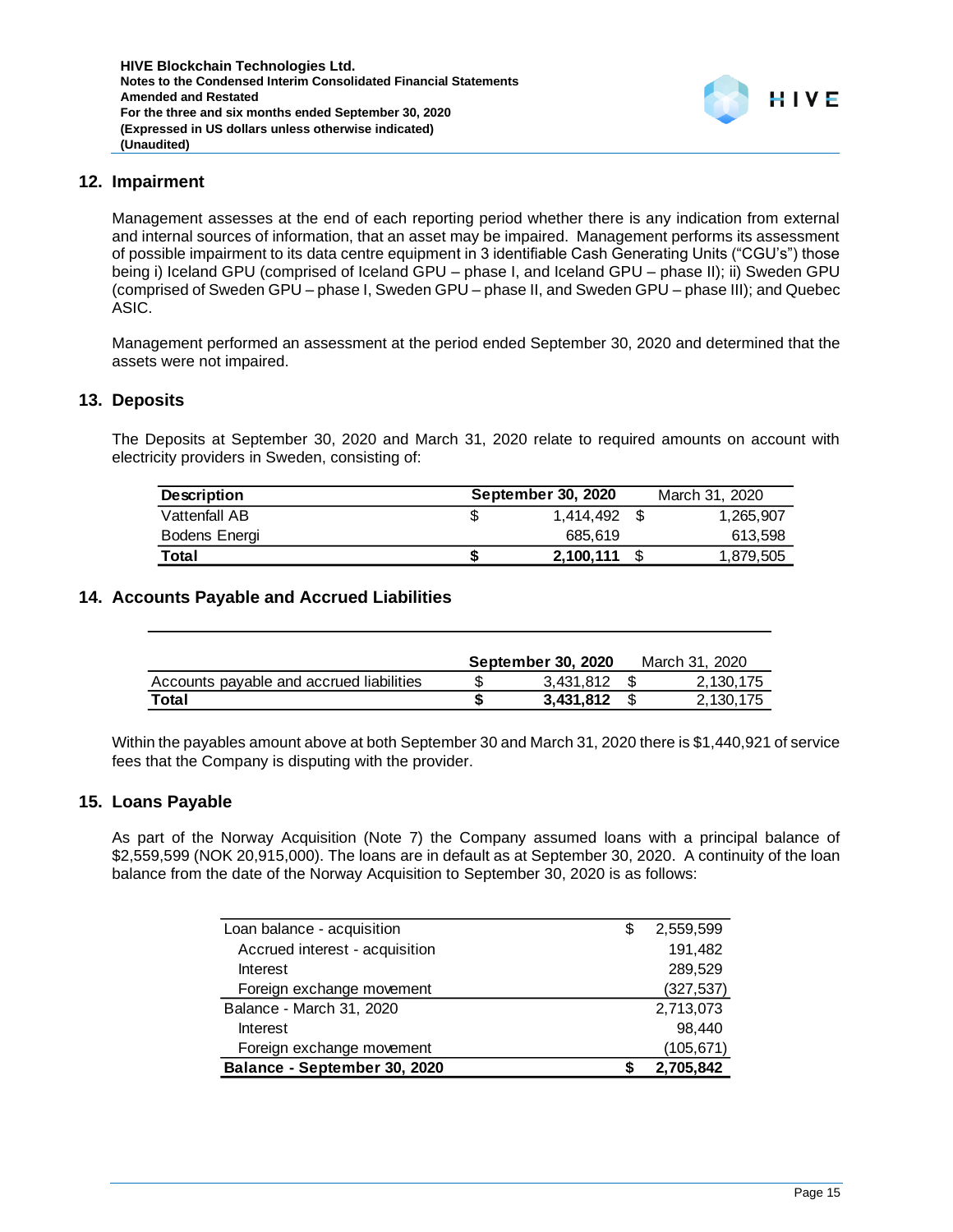

## **16. Right of Use Asset and Lease Liability**

The Company adopted a new lease standard and recognized \$360,361 of lease liability on April 1, 2019. The lease liability was measured at the present value of the remaining lease payments of \$360,361 as of April 1, 2019, discounted using an incremental borrowing rate of that date of 6%. The Company recorded a right of use asset of the same amount which relates to its long-term office lease. Depreciation of the right of use asset is calculated using the straight line method over the remaining lease term.

During the six months ended September 30, 2020, the Company recognized interest expense on the lease liability of \$131,787 which was recorded within finance expense.

| Cost                                                         | <b>Right of Use Assets</b> |
|--------------------------------------------------------------|----------------------------|
| Balance, March 31, 2020                                      | \$<br>2,790,800            |
| Additions*                                                   | 2,469,327                  |
| Foreign exchange                                             | 339,921                    |
| Balance, September 30, 2020                                  | \$<br>5,600,048            |
| * Additions from acquisition of Lachute (see note 6)         |                            |
|                                                              |                            |
| <b>Accumulated Depreciation</b>                              |                            |
| Balance, March 31, 2020                                      | \$<br>(550, 526)           |
| Depreciation                                                 | (957, 451)                 |
| Foreign exchange                                             | (727)                      |
| Balance, September 30, 2020                                  | \$<br>(1,508,704)          |
| <b>Carrying Amount</b>                                       |                            |
| Balance, March 31, 2020                                      | \$<br>2,240,274            |
| Balance, September 30, 2020                                  | \$<br>4,091,344            |
|                                                              |                            |
|                                                              | <b>Lease Liability</b>     |
| Balance, March 31, 2020                                      | \$<br>2,343,938            |
| Additions                                                    | 2,469,327                  |
| Lease payments made                                          | (1, 211, 363)              |
| Interest expense on lease liabilities                        | 131,787                    |
| Foreign exchange                                             | 442,798                    |
|                                                              | 4,176,487                  |
| Less: current portion                                        | 2,636,025                  |
| Balance, September 30, 2020                                  | \$<br>1,540,462            |
|                                                              |                            |
| <b>Lease Disclosures</b>                                     |                            |
| Interest expense on lease liabilities                        | \$<br>131,787              |
| Income from sub-leasing                                      | \$<br>5,984                |
| Total cash outflow for leases                                | \$<br>1,211,363            |
|                                                              |                            |
| <b>Maturity Analysis - Undiscounted Contractual Payments</b> |                            |
| Less than 1 year                                             | \$<br>2,636,025            |
| 1 to 2 years                                                 | \$<br>1,070,015            |
| 2 to 3 years                                                 | \$<br>675,599              |
|                                                              | \$<br>4,381,639            |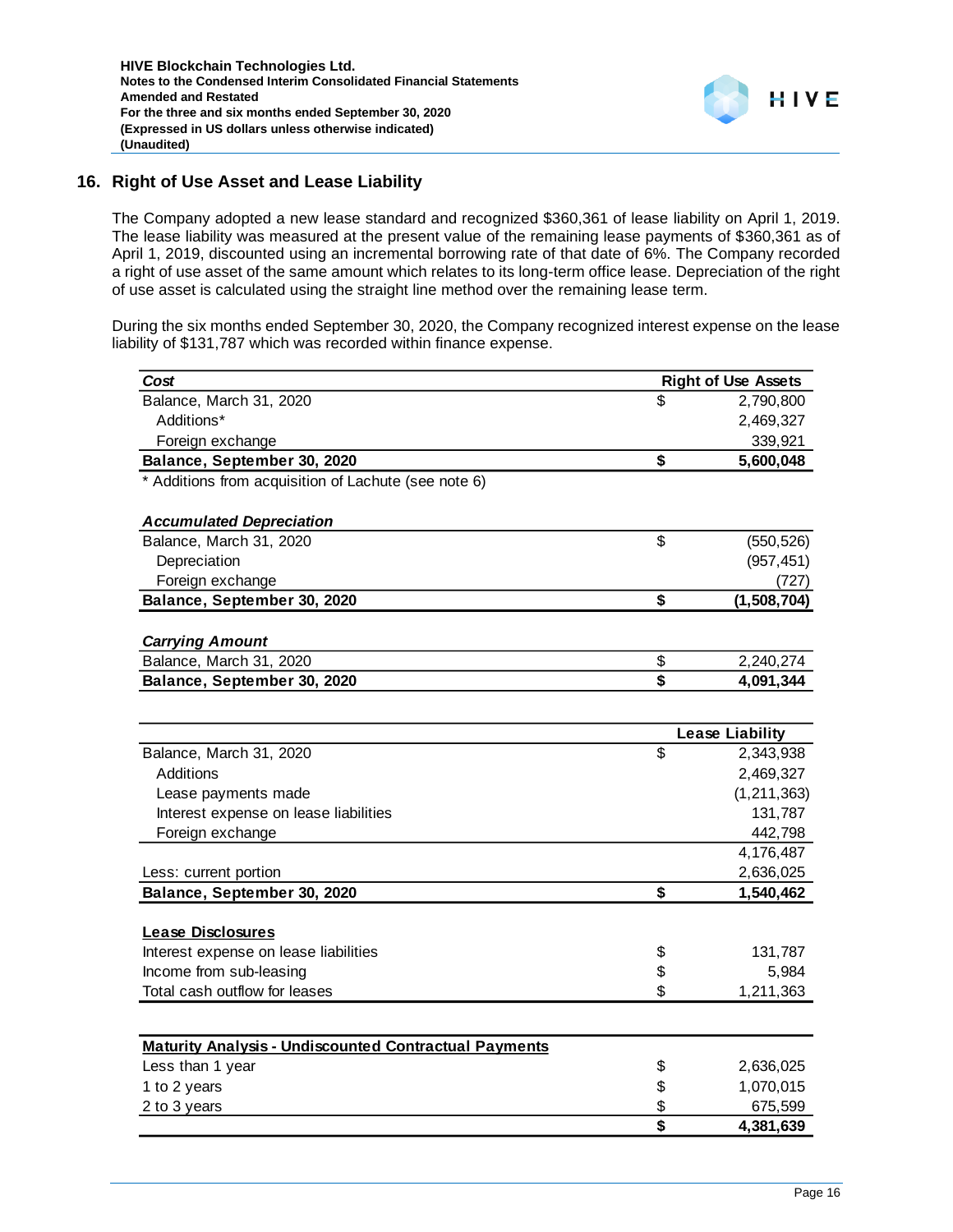

# **16. Right of Use Asset and Lease Liability** (continued…)

During the period ended September 30, 2020, the Company sub-leased the office space to an arm's length tenant. The Company has recorded a net investment in sublease of \$300,300 measured at either an amount equal to the leased asset or the carrying amount as if IFRS 16 had been applied since the commencement date, discounted using the incremental borrowing rate on April 1, 2019. The following is a reconciliation of the changes in the net investment in sublease:

| Balance, March 31, 2020     | 234.152   |
|-----------------------------|-----------|
| Lease accretion             | 5.984     |
| Receipts                    | (82, 532) |
| Balance, September 30, 2020 | 157.604   |

# **17. Commitments and contingencies**

## *(a) Administrative, accounting and tax agreement*

The Company has an agreement to receive various administrative, accounting and tax services in Sweden. The term of this agreement is for 3 years and expires on September 30, 2022. Expenses incurred under this contract are variable based upon services provided.

#### *(b) Service agreement*

The Company has a service agreement to operate and maintain their data centre computing equipment for the purpose of mining crypto currency on the cloud. As part of the arrangement, proprietary software is installed on the Company's computing equipment to assist in optimizing the use of the equipment.

#### *(c) Power purchase spot agreement*

The Company has an arrangement with a power company owned by the Government of Sweden, to receive electricity priced at the hourly spot rate until December 31, 2020. The electricity is being obtained for the purpose of powering the Company's data center in Boden, Sweden. Expense to the end of this contract will be \$1,391,982.

#### *(d) Power purchase agreement*

The Company has a supplemental power pricing arrangement that was entered into in order to fix 12 MW of electricity consumption each month at a set price. The fixed price agreement was assessed and is being accounted for as an executory contract whereby the monthly electricity costs are expensed as incurred.

#### *(e) Capital and other commitments:*

There were no capital or other commitments at the current or prior year end in addition to the commitments disclosed above.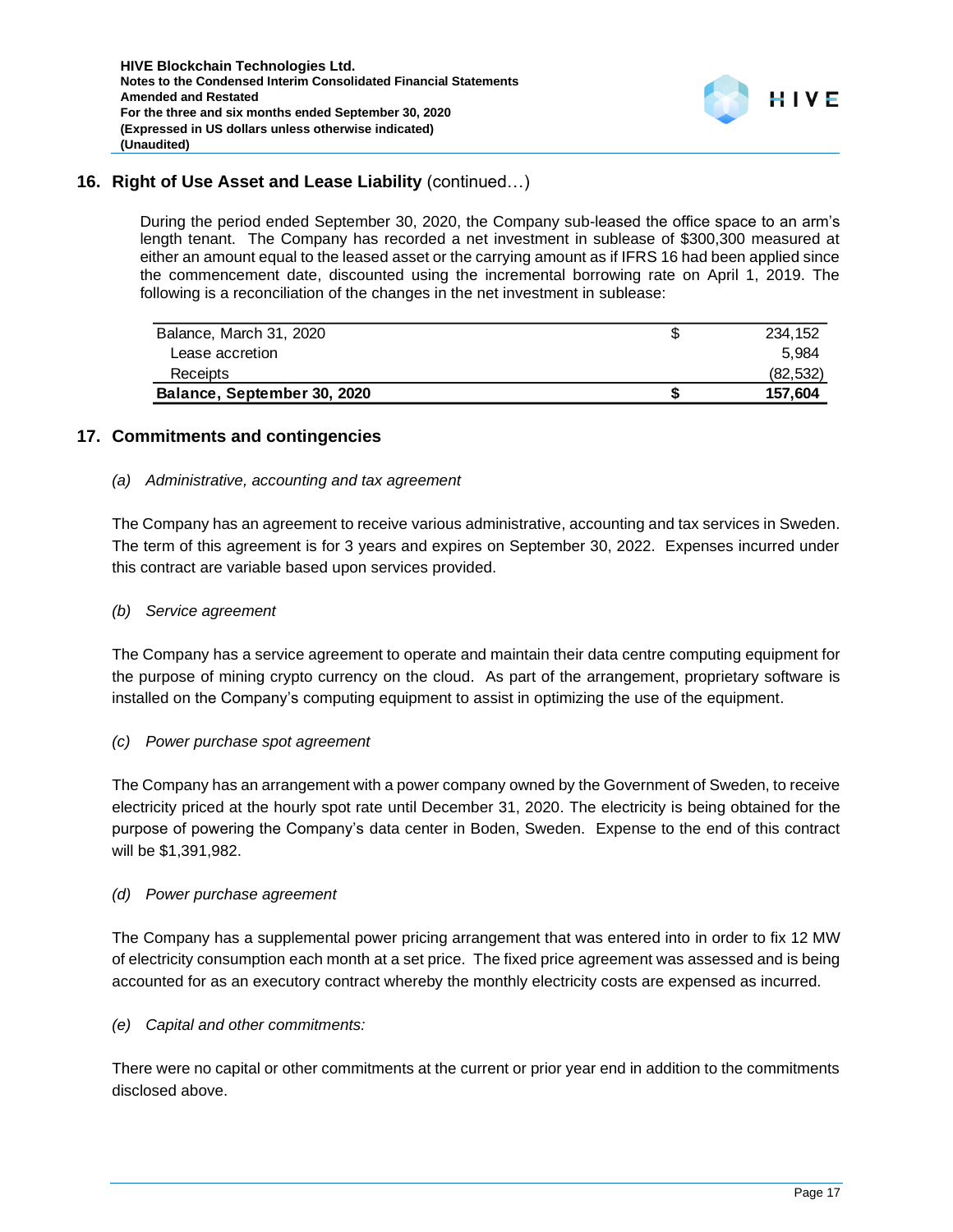

# **17. Commitments and contingencies** (continued…)

#### *(f) Indirect taxes*

A subsidiary is contesting a decision brought by a tax agency in Europe in regards to indirect taxes previously received for the period December 2017 to September 2019. Management bases its decisions on expert advice received, and management believes that it will be successful in contesting this decision when taking into account the factual circumstances that are present. The subsidiary has successfully obtained a deferral of any payment of tax until the case is finally decided.

## **18. Related Party Transactions**

The Company had the following related party transactions not otherwise disclosed in these financial statements:

- a) As at September 30, 2020, the Company had \$1,440,921 (March 31, 2020 \$1,440,921) due to Genesis for service fees, and \$428,114 (March 31, 2019 – \$1,647,587) due from Genesis for digital currencies held on the Company's behalf included in amounts receivable and prepaids.
- b) As at September 30, 2020, the Company had \$111,530 (March 31, 2020 \$182,787) due to directors for the reimbursement of expenses included in accounts payable and accrued liabilities.
- c) For the period ended September 30, 2020, operating and maintenance costs of \$nil (September 30, 2019 - \$8,697,490) were paid to Genesis pursuant to the Master Services Agreement.

#### Key Management Compensation

Key management personnel include those persons having authority and responsibility for planning, directing and controlling the activities of the Company as a whole. The Company has determined that key management personnel consist of members of the Company's Board of Directors and corporate officers.

For the period ended September 30, 2020, key management compensation includes salaries and wages paid to key management personnel and directors of \$379,968 (September 30, 2019 - \$209,368) and sharebased payments of \$604,681 (September 30, 2019 - \$166,588).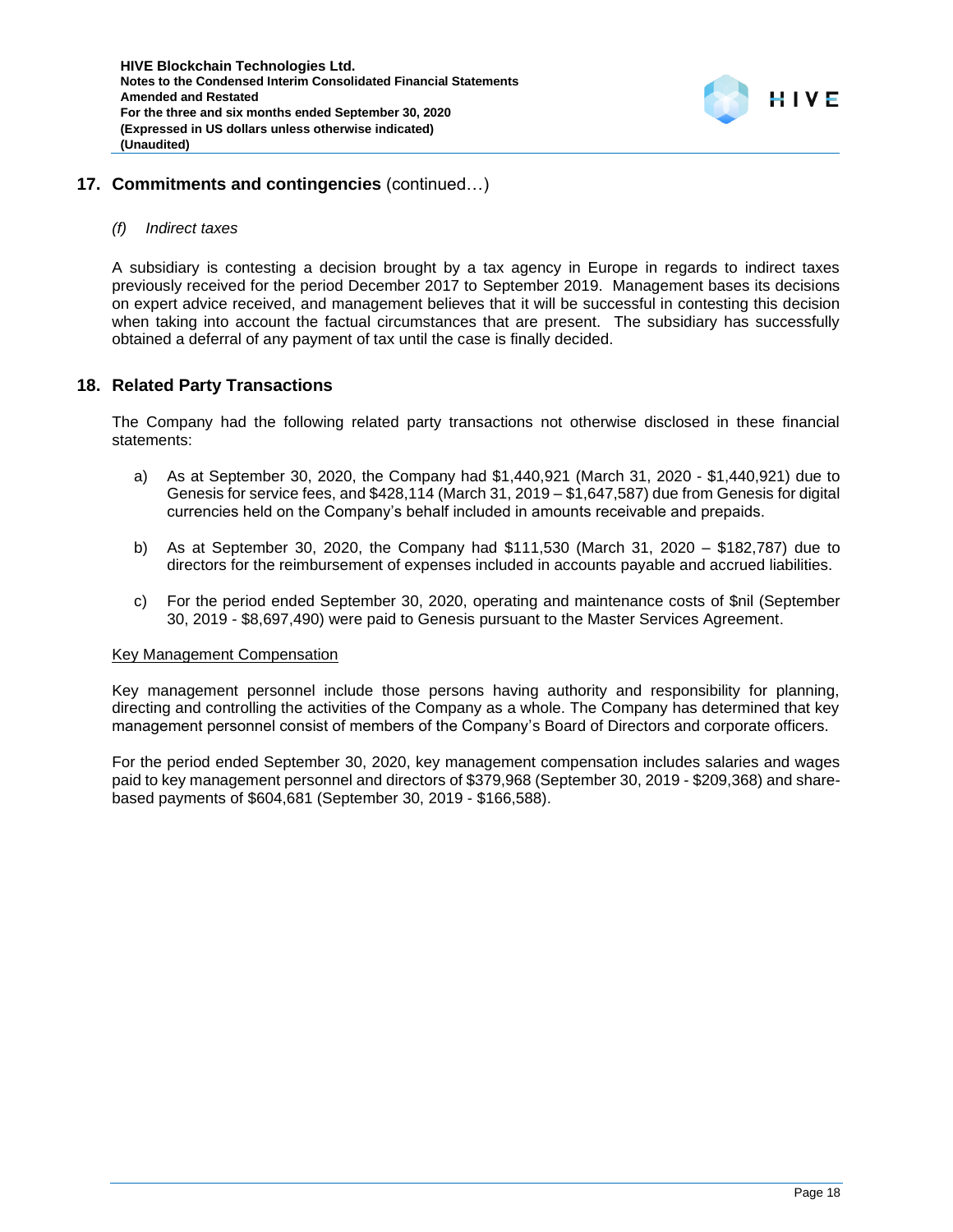

# **19. Equity**

#### *(a) Authorized*

Unlimited common shares without par value Unlimited preferred shares without par value

#### *(b) Issued and fully paid common shares*

During the period ended September 30, 2020, the Company:

- Issued 2,650,000 common shares for proceeds of C\$795,000 (\$574,348) pursuant to the exercise of 2,650,000 options at a price of C\$0.30 per option. An amount of \$344,202 was reallocated from reserves to share capital in connection with the exercise of these options.
- Issued 15,000,000 common shares with a value of C\$3,450,000 (\$2,458,470) to Cryptologic Corp. in connection to the acquisition of 9376-9974 Quebec Inc.
- Issued 100,000 common shares with a value of C\$22,875 to a contractor in exchange for services completed.
- Issued 775,000 common shares with a value of C\$375,875 pursuant to the vesting of 775,000 restricted share-units. An amount of \$223,041 was reallocated from reserves to share capital in connection with the vesting of these restricted share-units

Subsequent to September 30, 2020, the Company issued 821,154 common shares for proceeds of C\$420,808 (\$323,700) pursuant to the exercise of 475,000 options at a price of C\$0.30 per option, 300,000 options at a price of C\$0.62 per option and 46,154 options at a price of C\$2.00 per option. The Company also issued 437,500 common shares pursuant to the vesting of 437,500 restricted share-units

During the year ended March 31, 2020, the Company:

• Issued 1,469,938 common shares for proceeds of C\$440,981 (\$329,323) pursuant to the exercise of 1,469,938 options at a price of C\$0.30 per option. An amount of \$186,164 was reallocated from reserves to share capital in connection with the exercise of these options.

As at September 30, 2020 no common shares were held in escrow.

*(c) Stock options*

The Company has established a rolling Stock Option Plan (the "Plan"). Under the Plan, the number of shares reserved for issuance may not exceed 10% of the total number of issued and outstanding shares and, to any one optionee, may not exceed 5% of the issued shares on a yearly basis. The maximum term of each option shall not be greater than 10 years. The exercise price of each option shall not be less than the market price of the Company's shares at the date of grant. Options granted to Consultants performing Investor Relations activities shall vest over a minimum of 12 months with no more than 1/4 of such options vesting in any 3 month period. All other options vest at the discretion of the Board of Directors.

Following is a summary of changes in stock options outstanding for the period ended September 30, 2020: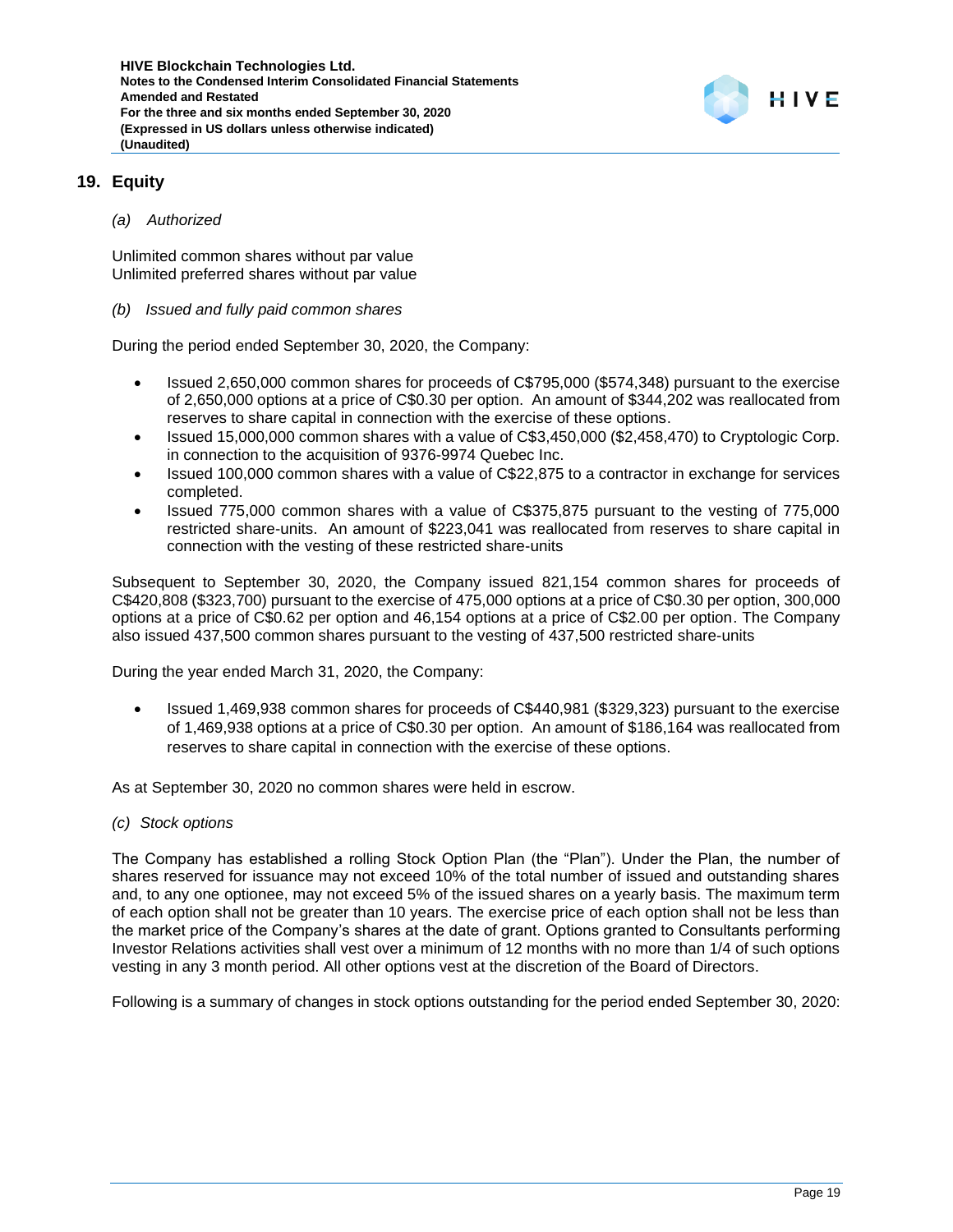

## **19. Equity** (continued…)

*(c) Stock options (*continued…)

|                             |             |     | Weighted average |
|-----------------------------|-------------|-----|------------------|
|                             | Outstanding |     | exercise price   |
| Balance, March 31, 2019     | 20,216,952  | C\$ | 0.61             |
| Granted                     | 3,000,000   |     | 0.29             |
| Forfeited                   | (853, 846)  |     | 1.03             |
| Exercised                   | (1,469,938) |     | 0.30             |
| Balance, March 31, 2020     | 20,893,168  | C\$ | 0.57             |
| Granted                     | 100,000     |     | 0.38             |
| Forfeited                   | (1,300,000) |     | 0.62             |
| Exercised                   | (2,650,000) |     | 0.30             |
| Balance, September 30, 2020 | 17,043,168  | C\$ | 0.61             |

The stock options outstanding and exercisable as at September 30, 2020, are as follows:

| Outstanding | Exercisable | Exercise price | Expiry date        |
|-------------|-------------|----------------|--------------------|
| 676,502     | 676,502     | 0.30           | September 14, 2022 |
| 666,666     | 666,666     | 2.00           | October 11, 2022   |
| 8,050,000   | 8,050,000   | 0.30           | September 14, 2027 |
| 1,800,000   | 1,800,000   | 2.00           | October 11, 2027   |
| 250,000     | 250,000     | 2.00           | March 26, 2028     |
| 2,000,000   | 2,000,000   | 0.62           | September 18, 2028 |
| 500,000     | 437,500     | 0.27           | December 21, 2028  |
| 3,000,000   | 750,000     | 0.29           | February 10, 2030  |
| 100,000     | 12,500      | 0.38           | May 29, 2030       |
| 17.043.168  | 14.643.168  |                |                    |

The 100,000 options granted during the period ended September 30, 2020 were granted to an employee of the Company.

The 3,000,000 options granted during the year ended March 31, 2020, were granted to directors and officers of the Company.

#### *(d) Warrants*

Following is a summary of changes in warrants outstanding for the period ended September 30, 2020:

|                                                | Warrants       | Weighted average<br>exercise price |      |
|------------------------------------------------|----------------|------------------------------------|------|
|                                                | outstanding    |                                    |      |
| Balance, March 31, 2019                        | 50,080,150     | C\$<br>3.83                        |      |
| Expired                                        | (48, 830, 150) |                                    | 3.90 |
| Balance, March 31, 2020 and September 30, 2020 | 1,250,000      | C\$                                | 1.24 |

The warrants outstanding and exercisable as at September 30, 2020, are as follows:

| Outstanding   |            | Exercisable Exercise price | Expiry date  |
|---------------|------------|----------------------------|--------------|
| $1.250.000$ * | 400.000 CS | 1.24                       | May 22, 2023 |

\* Of the 1,250,000 warrants granted as part of the Norway Acquisition (Note 7), 400,000 vest upon the receipt of all regulatory permits required to commence construction of a digital currency mining data centre in Ballangen Norway. A further 450,000 warrants vest upon the commencement of the mining of digital currency or other revenue generating activity on the property.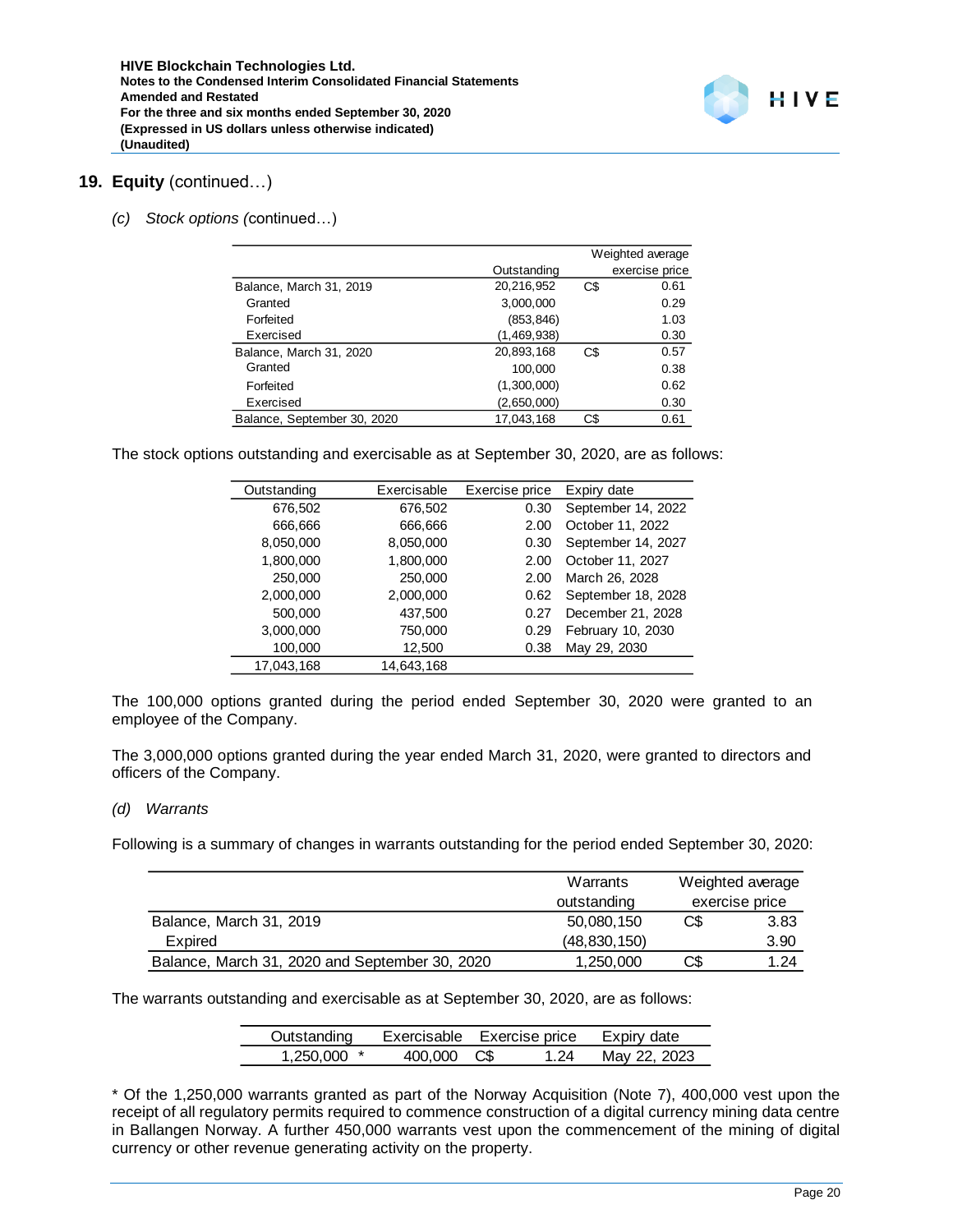

# **19. Equity** (continued…)

#### *(e) Restricted share-units*

The Company has established a Restricted Share Unit Plan (the "RSU Plan"). Under the RSU Plan, together with any other share compensation arrangement, the number of shares reserved for issuance may not exceed 10% of the total number of issued and outstanding shares and, to any one optionee, may not exceed 5% of the issued shares on a yearly basis. Currently, the RSU Plan has a limit of 10 million shares, which is not rolling. The Board may in its own discretion, at any time, and from time to time, grant RSUs to any employee, director or consultant of the Company or its subsidiaries (collectively, "Eligible Persons"), other than persons conducting investor relations activities, from time to time by the Board, subject to the limitations set forth in the RSU Plan. The Board may designate one or more performance periods under the RSU Plan. In respect of each designated performance period and subject to the terms of the RSU Plan, the Board may from time to time establish the grant date and grant to any Eligible Person one or more RSUs as the Board deems appropriate.

Following is a summary of changes in restricted share units outstanding for the period ended September 30, 2020:

| Outstanding |
|-------------|
|             |
| 3,100,000   |
| 3,100,000   |
| 100,000     |
| (775,000)   |
| 2,425,000   |
|             |

#### *(f) Share-based compensation*

During the period ended September 30, 2020, \$266,490 (September 30, 2019 - \$308,899) of sharebased compensation expense was recognized in relation to the vesting of options, and \$643,937 (September 30, 2019 - \$nil) of share-based compensation expense was recognized in relation to the vesting of RSU's.

During the year ended March 31, 2020, the Company:

- Granted 3,000,000 stock options with an exercise price of C\$0.29 per share and an expiry date of February 10, 2030, which vest 12.5% every three months with the final tranche on February 10, 2022. The fair value per option of the options granted was \$0.19 per option and the share-based compensation expense recognized for the vesting of these options to March 31, 2020 was \$113,580; and
- Granted 3,100,000 RSU's, which vest 12.5% every three months with the final tranche on February 10, 2022. The share-based compensation expense recognized for the vesting of these RSU's was \$161,706.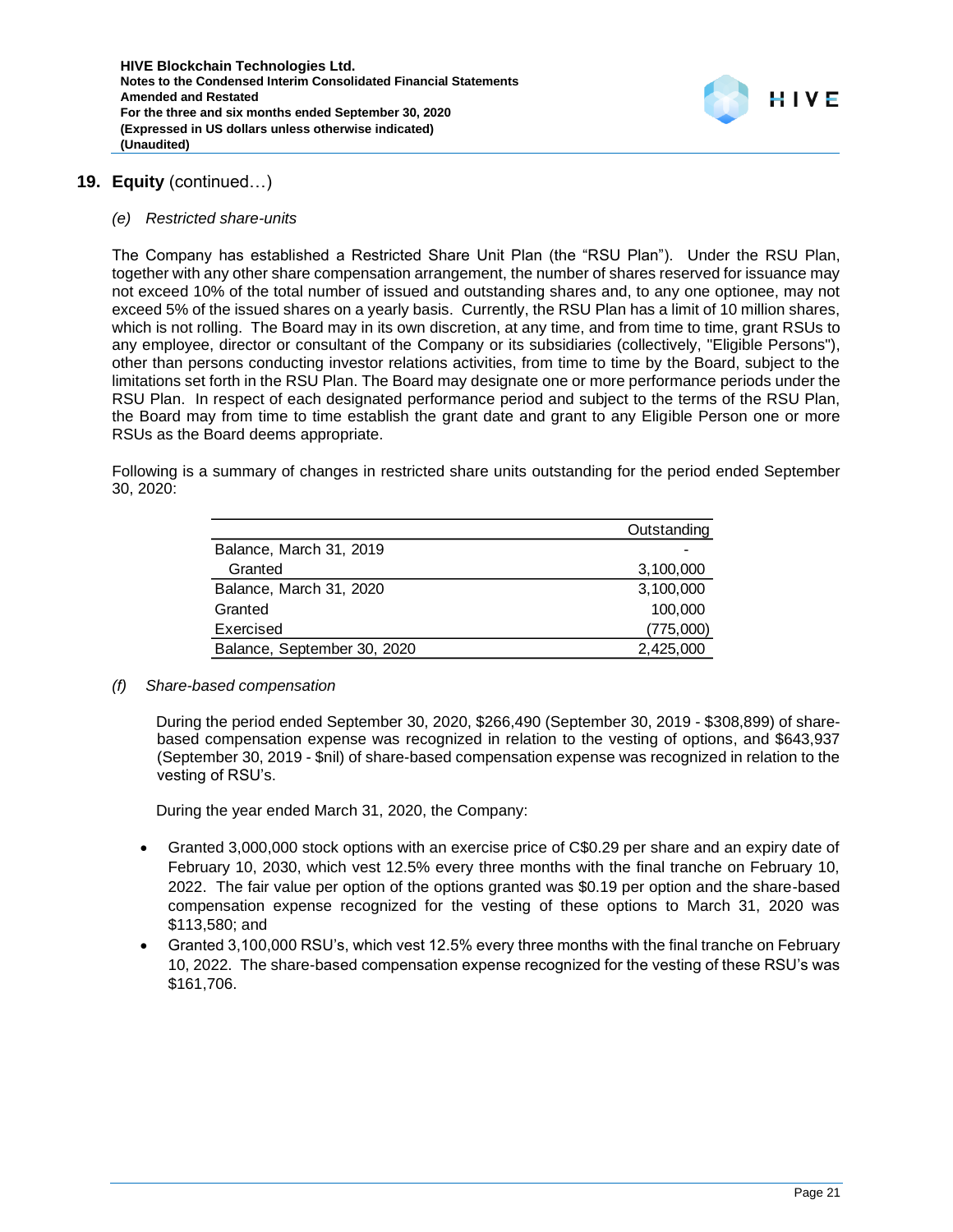

## **19. Equity** (continued…)

The following weighted average assumptions were used for the valuation of the stock options:

|                         | 2021     | 2020     |
|-------------------------|----------|----------|
| Risk-free interest rate | 0.42%    | $1.32\%$ |
| Expected life (years)   | 5.00     | 6.00     |
| Annualized volatility   | 105%     | 120%     |
| Dividend rate           | $0.00\%$ | $0.00\%$ |

#### **20. Income and loss per share**

Income (loss) per common share represents net income (loss) for the period divided by the weighted average number of common shares outstanding during the period.

Diluted income (loss) per share is calculated by dividing the applicable net income (loss) by the sum of the weighted average number of common shares outstanding and all additional common shares that would have been outstanding if potentially dilutive common shares had been issued during the period.

|                                                            | Three months ended        | Six months ended          |
|------------------------------------------------------------|---------------------------|---------------------------|
|                                                            | <b>September 30, 2020</b> | <b>September 30, 2020</b> |
| Basic weighted average number of common shares outstanding | 345.377.222               | 343.323.091               |
| Effect of dilutive stock options and warrants              | 9.914.002                 | 9,914,002                 |
| Diluted weighted average common shares outstanding         | 355,291,224               | 353,237,093               |

#### **21. General and administrative expenses**

General and administrative expenses were comprised of the following for the six months ending:

|                                             | <b>September 30, 2020</b> September 30, 2019 |           |   |           |
|---------------------------------------------|----------------------------------------------|-----------|---|-----------|
| Management fees, salaries and wages         | S                                            | 259.237   | S | 716,151   |
| Marketing                                   |                                              | 74.264    |   | 45.614    |
| Office, administration, and regulatory      |                                              | 274,364   |   | 597,524   |
| Professional fees, advisory, and consulting |                                              | 513,254   |   | 1,163,782 |
| Travel                                      |                                              | 7.101     |   | 142,385   |
| <b>Total</b>                                |                                              | 1,128,220 | S | 2,665,456 |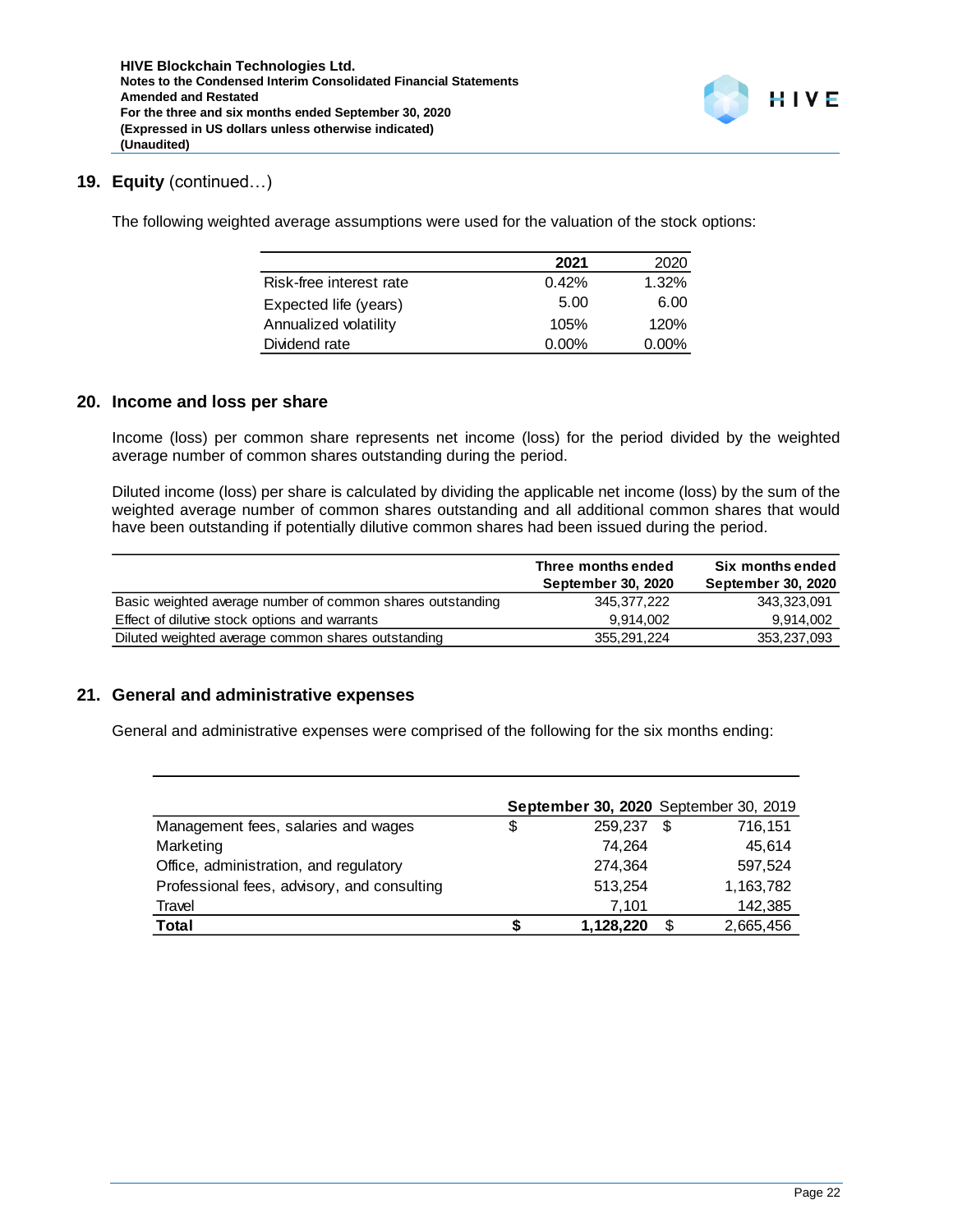# **22. Financial Instruments and Risk Management**

The fair values of investments were measured using the cost, market or income approaches. The investments measured at fair value are classified into one of the three levels in the fair value hierarchy according to the relative reliability of the inputs used to estimate the fair values, with the designation based upon the lowest level of input that is significant to the fair value measurement. The three levels of the fair value hierarchy are:

*Level 1 Inputs:* Quoted prices (unadjusted) in active markets for identical assets or liabilities that the entity can access at the measurement date.

*Level 2 Inputs:* Quoted prices for similar assets or liabilities in active markets, or quoted prices for identical or similar assets or liabilities in markets that are not active, or other observable inputs other than quoted prices.

*Level 3 Inputs:* Unobservable inputs for the asset or liability (Unobservable inputs reflect management's assumptions on how market participants would price the asset or liability based on the information available).

*Valuation of Assets that use Level 2 Inputs ("Level 2 Assets")*. The fair value of Level 2 assets would use the quoted price, per coinmarketcap.com\*, with no adjustment.

\* Coinmarketcap.com is a pricing aggregator, as the principal market or most advantageous market is not always known. The Company believes any price difference amongst the principal market and an aggregated price to be immaterial.

The Company is exposed, in varying degrees, to a variety of financial related risks. The fair value of the Company's financial instruments, including cash, amounts receivable and accounts payable and accrued liabilities approximates their carrying value due to their short term nature. The type of risk exposure and the way in which such exposure is managed is provided as follows:

#### Credit risk

Credit risk is the risk that one party to a financial instrument will fail to discharge an obligation and cause the other party to incur a financial loss. The Company's primary exposure to credit risk is on its cash held in bank accounts as at September 30, 2020. The majority of cash is deposited in bank accounts held primarily with one major bank in Canada so there is a concentration of credit risk. This risk is managed by using a major bank that is a high credit quality financial institution as determined by rating agencies.

The Company does not self-custody its digital currencies. The Company uses the services of a financial institution located in Liechtenstein through a custodial agreement.

#### Liquidity risk

Liquidity risk is the risk that the Company will not be able to meet its financial obligations as they fall due. The Company manages liquidity risk by maintaining cash balances to ensure that it is able to meet its short term and long term obligations as and when they fall due. The Company manages company-wide cash projections centrally and regularly updates projections for changes in business and fluctuations cause in digital currency prices and exchange rates.

HIVE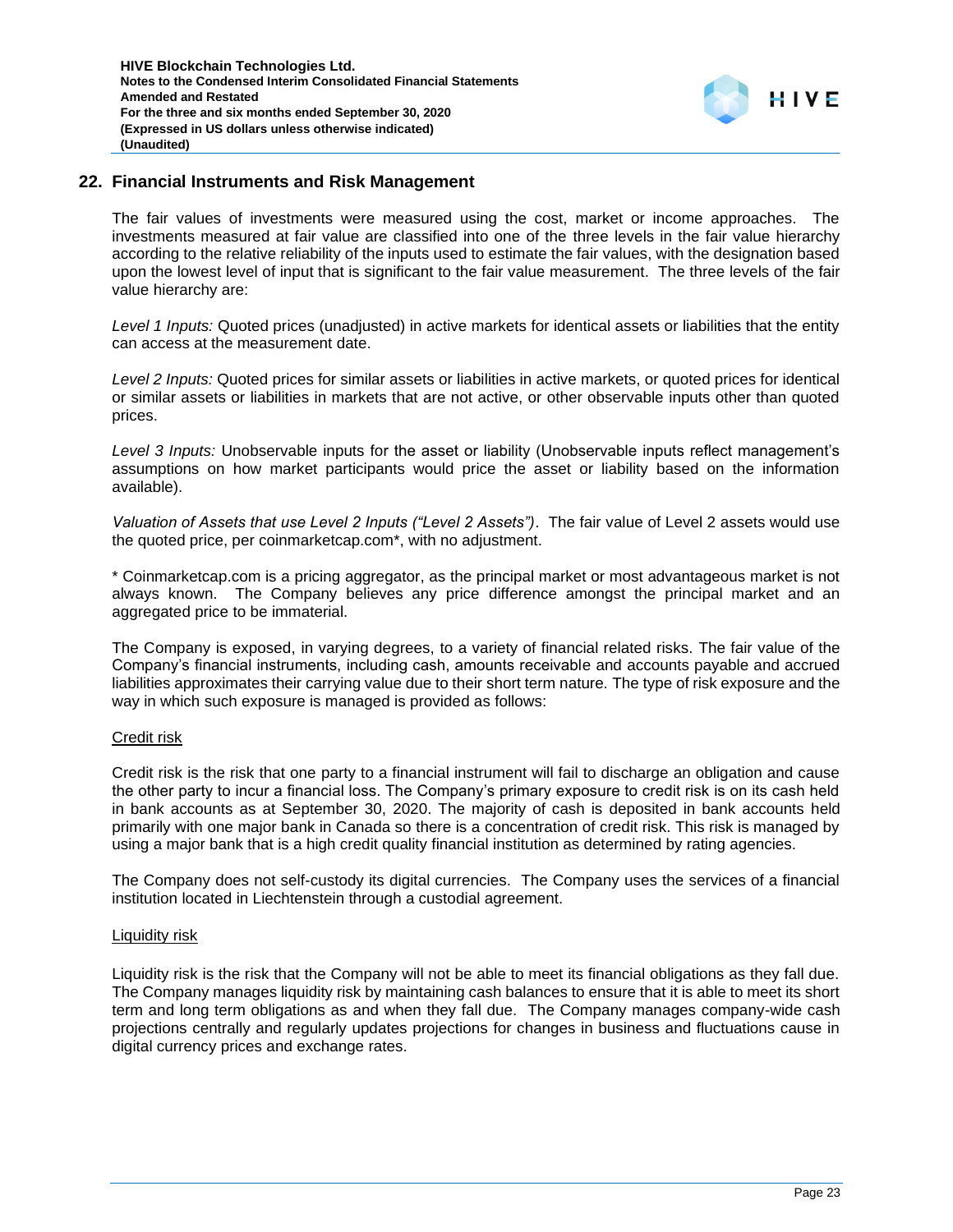

## **22. Financial Instruments and Risk Management** (continued…)

#### Foreign currency risk

Currency risk relates to the risk that the fair values or future cash flows of the Company's financial instruments will fluctuate because of changes in foreign exchange rates. Exchange rate fluctuations affect the costs that the Company incurs in its operations as well as the currency in which the Company has historically raised capital.

The Company's presentation currency is the US dollar and major purchases are transacted in US dollars, while all financing to date has been completed in Canadian dollars. As the Company operates in an international environment, some of the Company's financial instruments and transactions are denominated in currencies other than an entity's functional currency. A portion of the Company's general and administrative costs are incurred mainly in currencies separate from each entity's functional currency, such as Swiss Francs, the Euro, the Swedish Krona, the Norwegian Krone, and Icelandic Krona. The fluctuation of these currencies in relation to the US dollar will consequently impact the profitability of the Company and may also affect the value of the Company's assets and liabilities and the amount of shareholders' equity.

The Company's net monetary position in the significant foreign currencies as of September 30, 2020 is summarized below with the effect on earnings before tax of a 10% fluctuation of each currency relative to the functional currency of the entity holding it to the USD dollar:

|                         |                    | Net Monetary Position Impact of 10% variance |
|-------------------------|--------------------|----------------------------------------------|
|                         |                    | September 30, 2020 in foreign exchange rate  |
|                         | (USD\$ equivalent) | (in foreign currency)                        |
| <b>US Dollars</b>       | 2,311,827          | 210,166                                      |
| <b>Canadian Dollars</b> | 140,448            | 9,330                                        |
| <b>Swiss Francs</b>     | 1,848,532          | 176,670                                      |
| Swedish Krona           | 3,463,154          | 33,593                                       |
| Norwegian Krone         | (2,800,814)        | 26,129                                       |
| Icelandic Krona         | 137,203            | 90                                           |

#### Interest rate risk

Interest rate risk is the risk that the fair value of future cash flows of a financial instrument will fluctuate because of changes in market interest rates. The Company's exposure to interest rate risk is limited and only relates to its ability to earn interest income on cash balances at variable rates. Changes in short term interest rates will not have a significant effect on the fair value of the Company's cash account.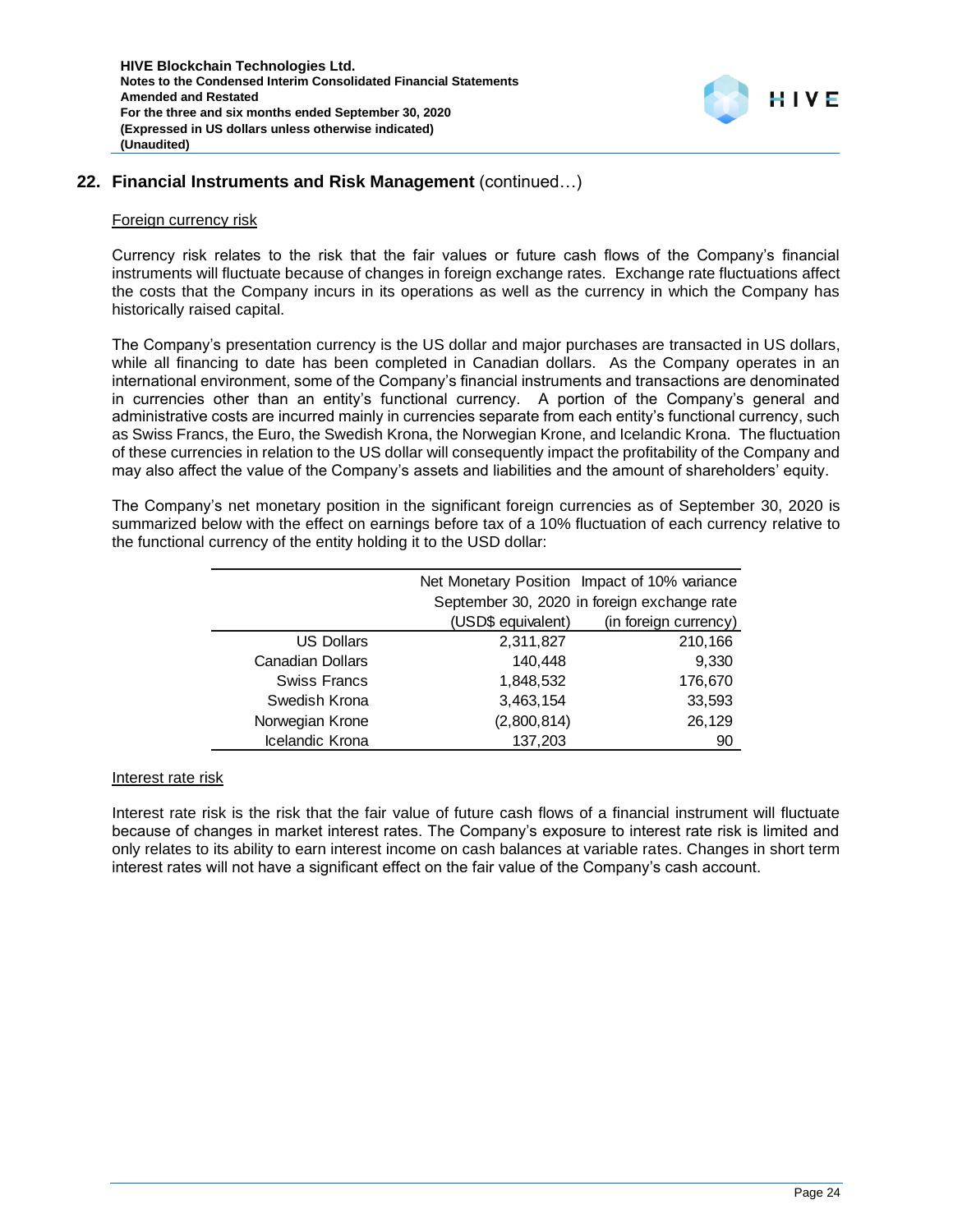

# **23. Digital Currency and Risk Management**

Digital currencies are measured using Level 2 inputs (Note 22).

Digital currency prices are affected by various forces including global supply and demand, interest rates, exchange rates, inflation or deflation and the global political and economic conditions. The profitability of the Company is directly related to the current and future market price of coins; in addition, the Company may not be able liquidate its inventory of digital currency at its desired price if required. A decline in the market prices for coins could negatively impact the Company's future operations. The Company has not hedged the conversion of any of its coin sales or future mining of digital currencies.

Digital currencies have a limited history and the fair value historically has been very volatile. Historical performance of digital currencies are not indicative of their future price performance. The Company's digital currencies currently consist of Ethereum, Ethereum Classic, and Bitcoin. The table below shows the impact of the 25% variance in the price of each of these digital currencies on the Company's earnings before tax, based on their closing prices at September 30, 2020.

|                  | Impact of 25% variance in price |
|------------------|---------------------------------|
| Ethereum         | 67.969                          |
| Ethereum Classic | 2,041,338                       |
| <b>Bitcoin</b>   | 569,820                         |

## **24. Capital Management**

The Company manages its capital to maintain its ability to continue as a going concern and to provide returns to shareholders and benefits to other stakeholders. The capital structure of the Company consists of equity comprised of issued share capital and reserves.

The Company manages its capital structure and makes adjustments to it in light of economic conditions. The Company, upon approval from its Board of Directors, will balance its overall capital structure through new share issues or by undertaking other activities as deemed appropriate under the specific circumstances.

The Company is not subject to externally imposed capital requirements and the Company's overall strategy with respect to capital risk management remains unchanged from the year ended March 31, 2020.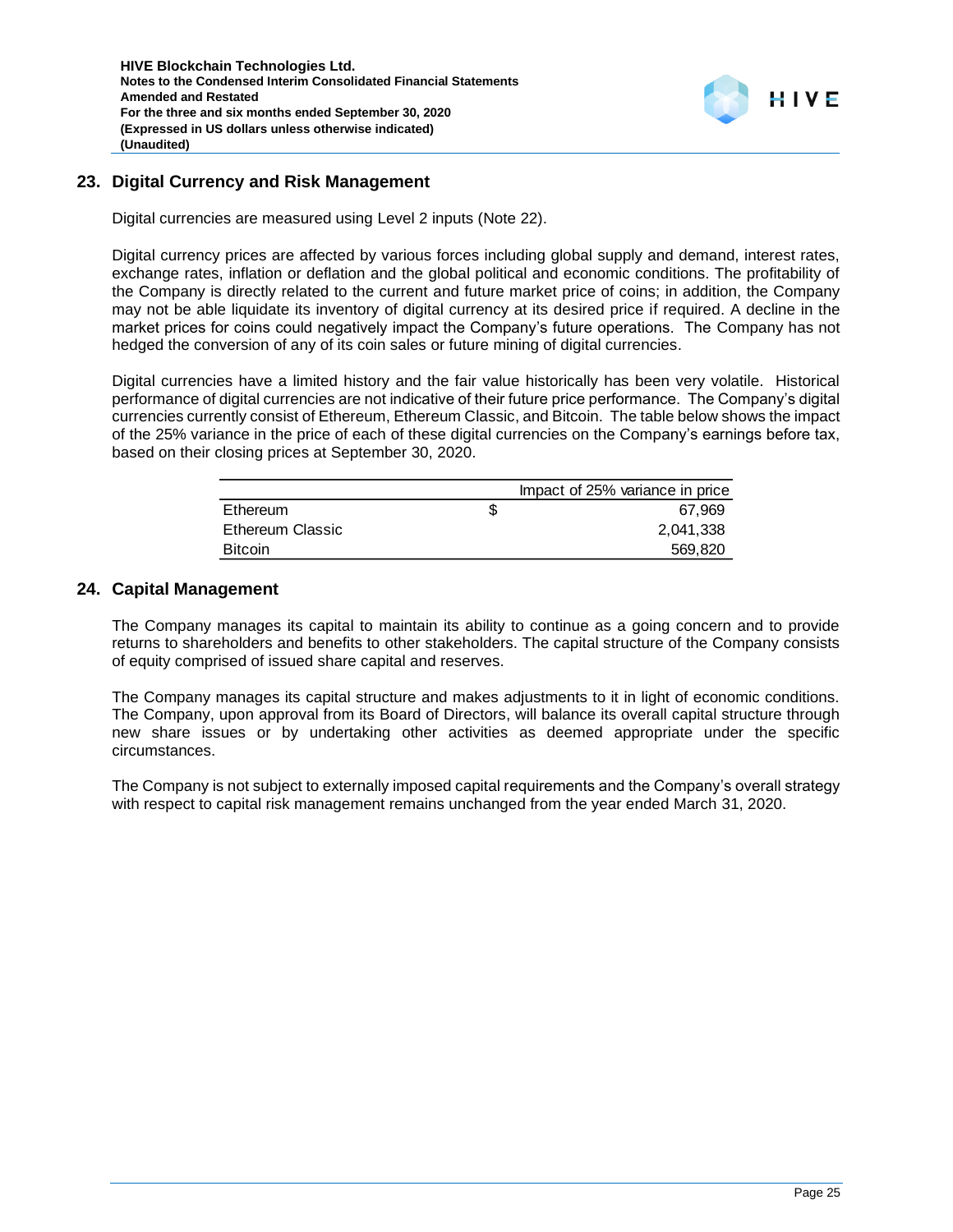

#### **25. Segmented Information**

The Company operates in one segment, the mining and sale of digital currencies. External revenues are attributed by geographical location, based on the country from which services are provided.

| September 30, 2020                  | Canada    | Sweden | Iceland                  | Switzerland | Norway                   | Bermuda  | Total      |
|-------------------------------------|-----------|--------|--------------------------|-------------|--------------------------|----------|------------|
| Income from digital currency mining | 1.543.138 |        | $\overline{\phantom{a}}$ | ۰           | $\overline{\phantom{a}}$ | .026.736 | 19.569.874 |
|                                     |           |        |                          |             |                          |          |            |
|                                     |           |        |                          |             |                          |          |            |
| September 30, 2019                  | Canada    | Sweden | Iceland                  | Switzerland | Norway                   |          | Total      |

| September 30, 2020                                                                                                                                                                                                                                                                                                                                                                                                                                                                                                                                                                                                                                                                                                                                                                                                                         | Canada                         | Sweden                       | Iceland       | Switzerland | Norway | Bermuda         | Total                         |
|--------------------------------------------------------------------------------------------------------------------------------------------------------------------------------------------------------------------------------------------------------------------------------------------------------------------------------------------------------------------------------------------------------------------------------------------------------------------------------------------------------------------------------------------------------------------------------------------------------------------------------------------------------------------------------------------------------------------------------------------------------------------------------------------------------------------------------------------|--------------------------------|------------------------------|---------------|-------------|--------|-----------------|-------------------------------|
| Income from digital currency mining                                                                                                                                                                                                                                                                                                                                                                                                                                                                                                                                                                                                                                                                                                                                                                                                        | \$17,543,138                   | \$                           | \$            | \$          | \$     | \$<br>2,026,736 | \$<br>19,569,874              |
|                                                                                                                                                                                                                                                                                                                                                                                                                                                                                                                                                                                                                                                                                                                                                                                                                                            |                                |                              |               |             |        |                 |                               |
| September 30, 2019                                                                                                                                                                                                                                                                                                                                                                                                                                                                                                                                                                                                                                                                                                                                                                                                                         | Canada                         | Sweden                       | Iceland       | Switzerland | Norway |                 | Total                         |
| Income from digital currency mining                                                                                                                                                                                                                                                                                                                                                                                                                                                                                                                                                                                                                                                                                                                                                                                                        | \$<br>18,964,588               | \$                           | \$            | \$          | \$     |                 | \$<br>18,964,588              |
| The Company's non-current tangible assets are located in the following jurisdictions:                                                                                                                                                                                                                                                                                                                                                                                                                                                                                                                                                                                                                                                                                                                                                      |                                |                              |               |             |        |                 |                               |
| September 30, 2020                                                                                                                                                                                                                                                                                                                                                                                                                                                                                                                                                                                                                                                                                                                                                                                                                         | Canada                         | Sweden                       | Iceland       | Switzerland | Norway | Bermuda         | Total                         |
| Data centre equipment                                                                                                                                                                                                                                                                                                                                                                                                                                                                                                                                                                                                                                                                                                                                                                                                                      | \$<br>4,084,933                | \$<br>4,262,890              | \$<br>780,214 | \$          | \$     | \$              | \$<br>9,128,037               |
| ROU Asset                                                                                                                                                                                                                                                                                                                                                                                                                                                                                                                                                                                                                                                                                                                                                                                                                                  | \$<br>2,469,327<br>6,554,260   | \$<br>1,622,017<br>5,884,907 | \$<br>780,214 | \$<br>ä,    | \$     | \$              | \$<br>4,091,344<br>13,219,381 |
|                                                                                                                                                                                                                                                                                                                                                                                                                                                                                                                                                                                                                                                                                                                                                                                                                                            |                                |                              |               |             |        |                 |                               |
| March 31, 2020                                                                                                                                                                                                                                                                                                                                                                                                                                                                                                                                                                                                                                                                                                                                                                                                                             | Canada                         | Sweden                       | Iceland       | Switzerland | Norway |                 | Total                         |
| Data centre equipment                                                                                                                                                                                                                                                                                                                                                                                                                                                                                                                                                                                                                                                                                                                                                                                                                      | \$                             | \$<br>5,712,764              | \$<br>702,936 | \$          | \$     |                 | \$<br>6,415,700               |
| ROU Asset                                                                                                                                                                                                                                                                                                                                                                                                                                                                                                                                                                                                                                                                                                                                                                                                                                  | \$<br>$\overline{\phantom{a}}$ | \$<br>2,240,274<br>7,953,038 | \$<br>702,936 | \$<br>ä,    | \$     |                 | \$<br>2,240,274<br>8,655,974  |
|                                                                                                                                                                                                                                                                                                                                                                                                                                                                                                                                                                                                                                                                                                                                                                                                                                            |                                |                              |               |             |        |                 |                               |
| <b>Subsequent Events</b>                                                                                                                                                                                                                                                                                                                                                                                                                                                                                                                                                                                                                                                                                                                                                                                                                   |                                |                              |               |             |        |                 |                               |
| <u>COVID – 19</u>                                                                                                                                                                                                                                                                                                                                                                                                                                                                                                                                                                                                                                                                                                                                                                                                                          |                                |                              |               |             |        |                 |                               |
| effect on the Company. While the precise impact of the COVID-19 virus on the Company remain unknown,<br>rapid spread of the COVID-19 virus may have a material adverse effect on global economic activity, and<br>can result in volatility and disruption to global supply chains, operations, mobility of people and the financial<br>markets, which could affect interest rates, credit ratings, credit risk, inflation, business, financial conditions,<br>results of operations and other factors relevant to the Company.<br>GPU.One<br>In November 2020, the Company entered into a non-binding, exclusive memorandum of understanding<br>with GPU.One Holdings Inc. for the potential purchase of GPU Atlantic Inc. GPU Atlantic has a new and<br>state of the art 50 megawatt data centre campus located in New Brunswick, Canada. |                                |                              |               |             |        |                 |                               |
| <b>Convertible Debenture</b>                                                                                                                                                                                                                                                                                                                                                                                                                                                                                                                                                                                                                                                                                                                                                                                                               |                                |                              |               |             |        |                 |                               |
| On January 12, 2021, the Company closed its non-brokered private placement nof unsecured debentures<br>(the "Debentures"), for aggregate gross proceeds of \$15,000,000 with U.S. Global Investors, Inc. ("U.S.<br>Global"). The Interim Executive Chairman of the Company is a director, officer and controlling shareholder<br>of U.S. Global.                                                                                                                                                                                                                                                                                                                                                                                                                                                                                           |                                |                              |               |             |        |                 |                               |
| The Debentures will mature on the date that is 60 months from the date of issuance, bearing interest at a<br>rate of 8% per annum. The Debentures will be issued at par, with each Debenture being redeemable by<br>HIVE at any time, and convertible at the option of the holder into common shares (each, a "Share") in the<br>capital of the Company at a conversion price of CAD\$3.00 per Share. Interest will be payable monthly and<br>principal will be payable quarterly. In addition, U.S. Global will be issued 5.0 million common share<br>purchase warrants (the "Warrants"). Each whole Warrant will entitle U.S. Global to acquire one common at<br>an exercise price of CAD\$3.00 per Share for a period of three years from closing.                                                                                      |                                |                              |               |             |        |                 |                               |

## **26. Subsequent Events**

#### COVID – 19

#### GPU.One

#### Convertible Debenture